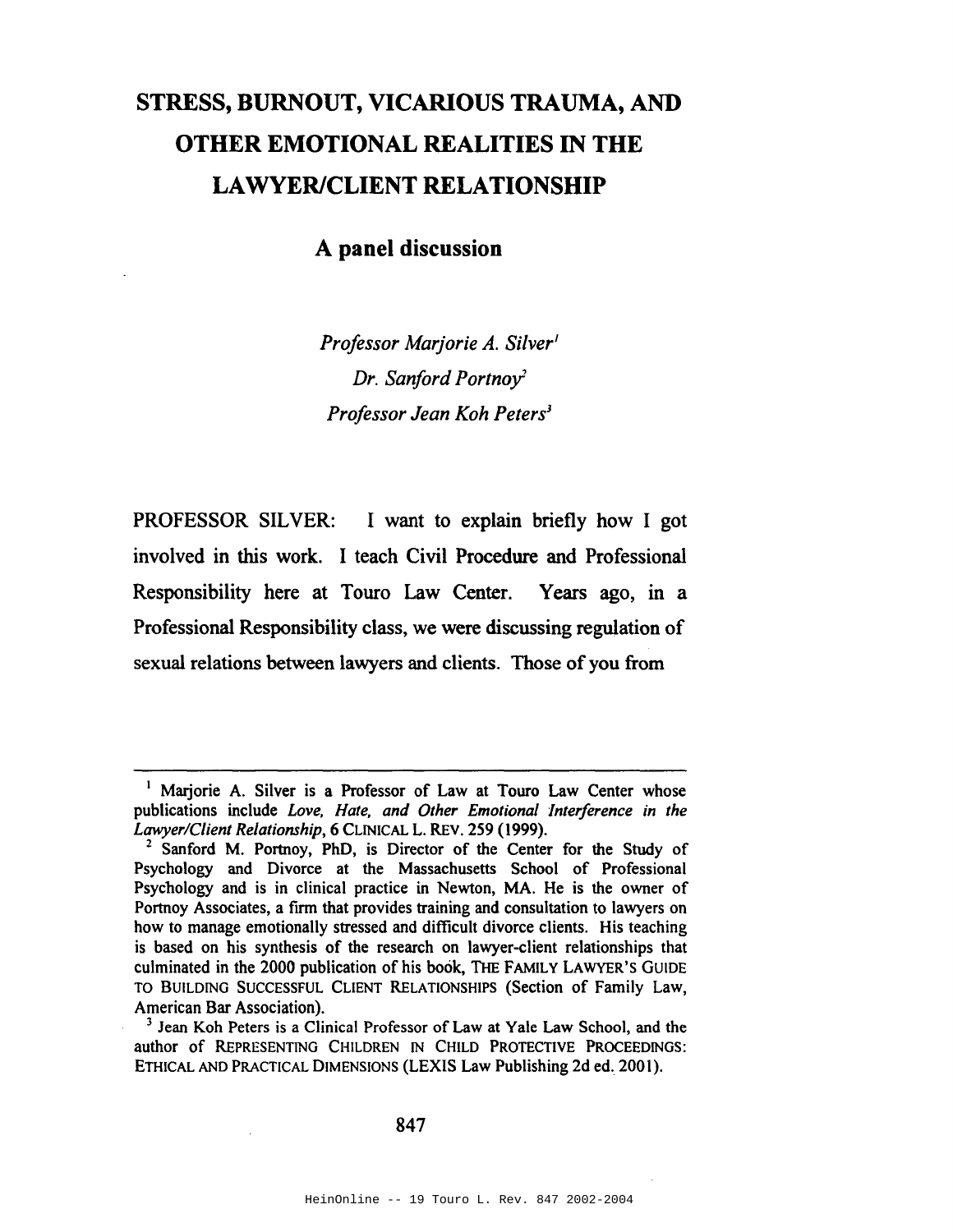New York know we have had a relevant rule for a few years now.<sup>4</sup> Also, the ABA had issued a formal opinion on the same subject.<sup>5</sup> More and more jurisdictions are beginning to regulate this area of the attorney-client relationship.6 We were talking about the problems that a sexual relationship could create in terms of fiduciary responsibilities and the conflict of interest that could arise, especially between the attorney's own interest and the client's interest. It came into my head and I said, what if an attorney develops a strong, amorous feeling toward a client but does not act on it? Would that be a problem in terms of fiduciary responsibility and conflicts of interest? The reaction of the class was swift and

 $4$  N.Y. COMP. CODES R. & REGS. Tit. 22, § 1200.29-a (2002) provides in pertinent part:

> A lawyer shall not (1) require or demand sexual relations with a client or third party incident to or as a condition of any professional representation; (2) employ coercion, intimidation, or undue influence in entering into sexual relations with a client; or (3) in domestic relations matters, enter into sexual relations with a client during the course of the lawyer's representation of the client.

<sup>5</sup> ABA Comm. on Prof'l Conduct, Formal Op. 92-364 (1992) (holding that a sexual relationship between lawyer and client may involve unfair exploitation of the lawyer's fiduciary position, and/or significantly impair a lawyer's ability to represent the client competently, and therefore may violate both the Model Rules of Professional Conduct and the Model Code of Professional Responsibility). See also MODEL RULES OF PROF'L CONDUCT R. 1.8(j) (2002) which provides that "[a] lawyer shall not have sexual relations with a client unless a consensual sexual relationship existed between them when the clientlawyer relationship commenced."

*<sup>6</sup> See, e.g.,* CAL. RULES OF PROF'L CONDUCT 3-120; FLA. BAR RULE 4-8.4(i); MINN. RULES OF PROF'L CONDUCT 1.8(k); OR. CODE OF PROF'L RESPONSIBILITY DR 5-110.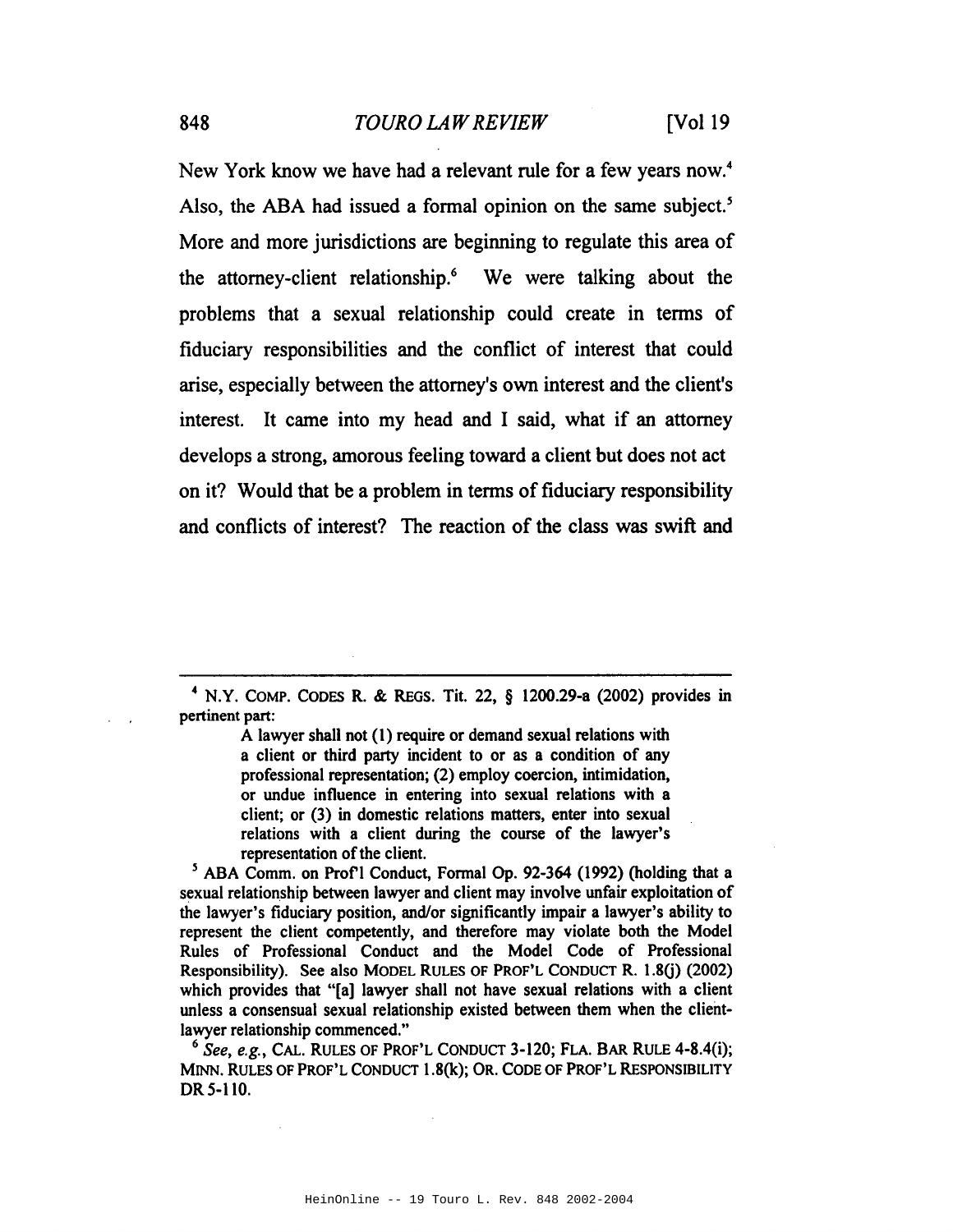strong. "Thought police!" "1984!"<sup>7</sup> "You can't do anything about that!"

I began to realize or focus more on the fact that whereas those working in helping professions such as psychotherapists and social workers are trained to expect transference and countertransference reactions in their relations with their clients, lawyers are trained to assume that the only things relevant to their relationships with their clients are how well they know the law and how well they can read and apply it. I also thought that neither legal education nor the profession do anything in any way to counteract that in training lawyers to think they don't have to worry about those psychological issues and those emotional issues. That could not be farther from the truth.

So I began my journey into this field, first by looking at what we call countertransference in the lawyer/client relationship, which led to the article, *Love, Hate and Other Emotional Interference in a Lawyer/Client Relationship.8* That, in turn, led to looking at the emotional competence and intelligence of lawyers more broadly and as creating possibilities for positive intervention. I wrote about how legal education does not prepare our lawyers for

 $\lambda_{\rm{max}}$ 

and the state of the

<sup>7</sup> *See* GEORGE ORWELL, 1984 (Signet Modem Classic 1996) (1949) (futuristic satire of political fiction and complete governmental control; the "thought police" would police citizens' thoughts).

<sup>8</sup> Silver, *supra* note 1.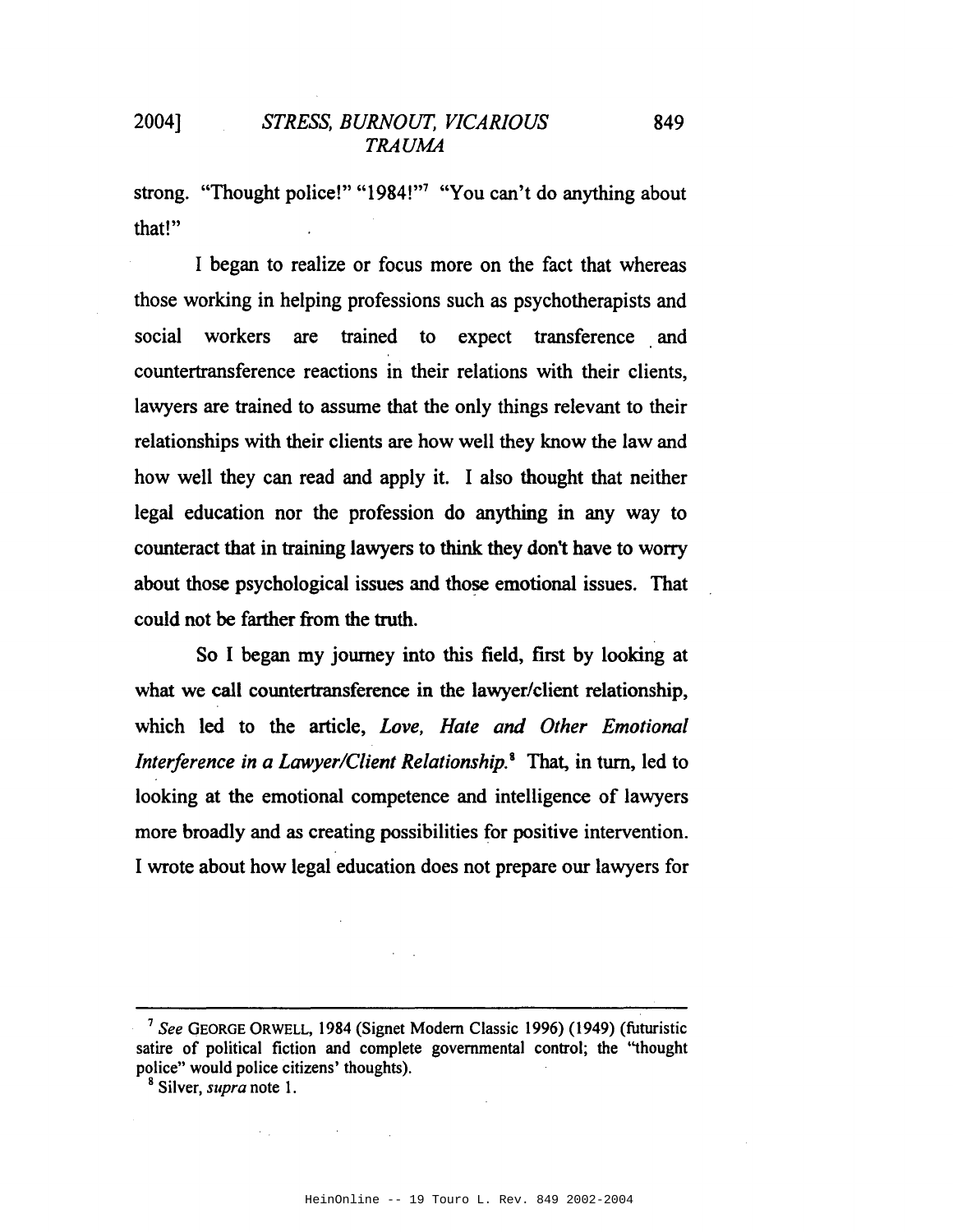that and why I think it should.<sup>9</sup> It was through that work that I discovered the work of two of the panelists today.

First, Dr. Sanford Portnoy has written a book, *The Family Lawyer's Guide to Building Successful Client Relationships,1O* in which he makes psychological concepts accessible to practitioners and explains to practitioners how they can use this knowledge in enhancing and improving their relationships with their clients, and hence improving outcomes for their clients. Dr. Portnoy has his practice in Massachusetts where he is a clinical therapist. He also founded Portnoy Associates where he assists lawyers in matrimonial areas with the kind of work that I referred to and he will talk more about.

In connection with an article on emotional competence and multicultural lawyering I discovered the work of Jean Koh Peters, *Representing Children in Child Protective Proceedings.* <sup>11</sup> In addition to reading the chapter on issues with representing clients from different cultures, I noticed another chapter on stress, burnout, and vicarious trauma, and I began to be fascinated with that work. I read it last summer while I was thinking about what September 11th has been about for so many attorneys and the relevance of this work, especially for attorneys who are representing victims or victims' families of September 11th. Jean

<sup>9</sup> Marjorie A. Silver, *Emotional Intelligence and Legal Education,* 5 J. PSYCHOL. PUB. POL'Y & L. 1173 (1999).

<sup>10</sup> PORTNOY, *supra* note 2.

<sup>&</sup>lt;sup>11</sup> PETERS, *supra* note 3.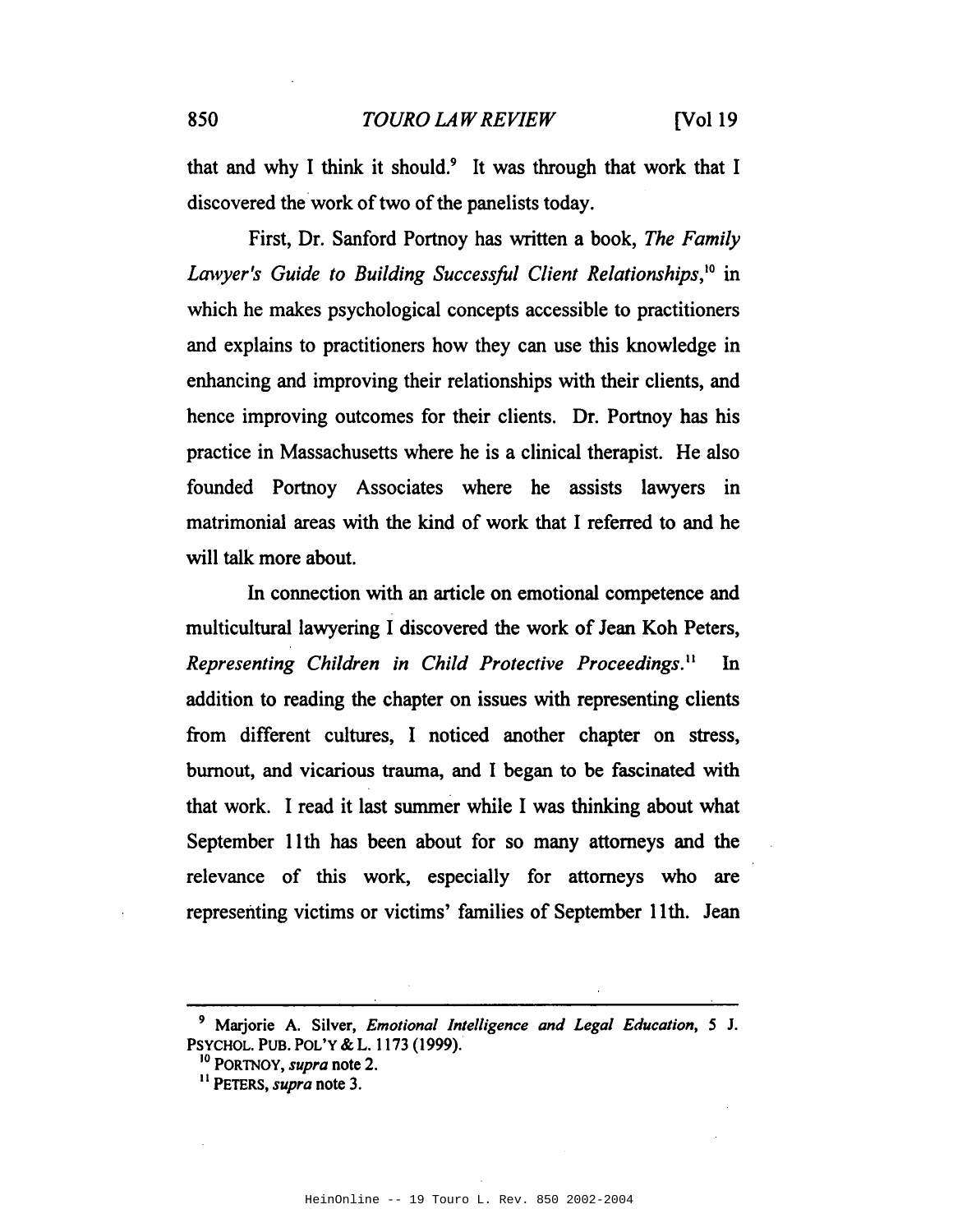Koh Peters is a clinical professor at Yale University whose work has been primarily in the field of child protection.

Those are the qualifications that brought these wonderful panelists here today. Their biographies are far more lengthy than previously mentioned. With that introduction, I am going to ask Dr. Portnoy to begin and Professor Peters to go second, after which I will pose questions to them.

DR. PORTNOY: Professor Silver asked each of us to just introduce ourselves to begin with, in tenns of why we are on the panel, what our take is, and how we got there. I will share with you a bit of my personal history. About fifteen years ago, I was invited by a colleague to attend the meeting of an organization in Boston called the Divorce Center, which is a group of allied professionals that work in divorce; lawyers, mental health professionals and financial planners mostly.12 The primary purpose of the organization is to present low cost public education about divorce. We do panels and seminars for about five dollars for people going through divorce itself; it is a very useful, valuable thing to do. The second function is to provide a chance for the professionals to commingle and network with one another.

So, I became involved with the organization, and one of the first things I noticed when I would go to the meetings and talk to lawyers was that they spent much of the time talking about what it

851

<sup>&</sup>lt;sup>12</sup> See http://www.divorcenter.org/about/index.htm (last visited Feb. 24, 2004).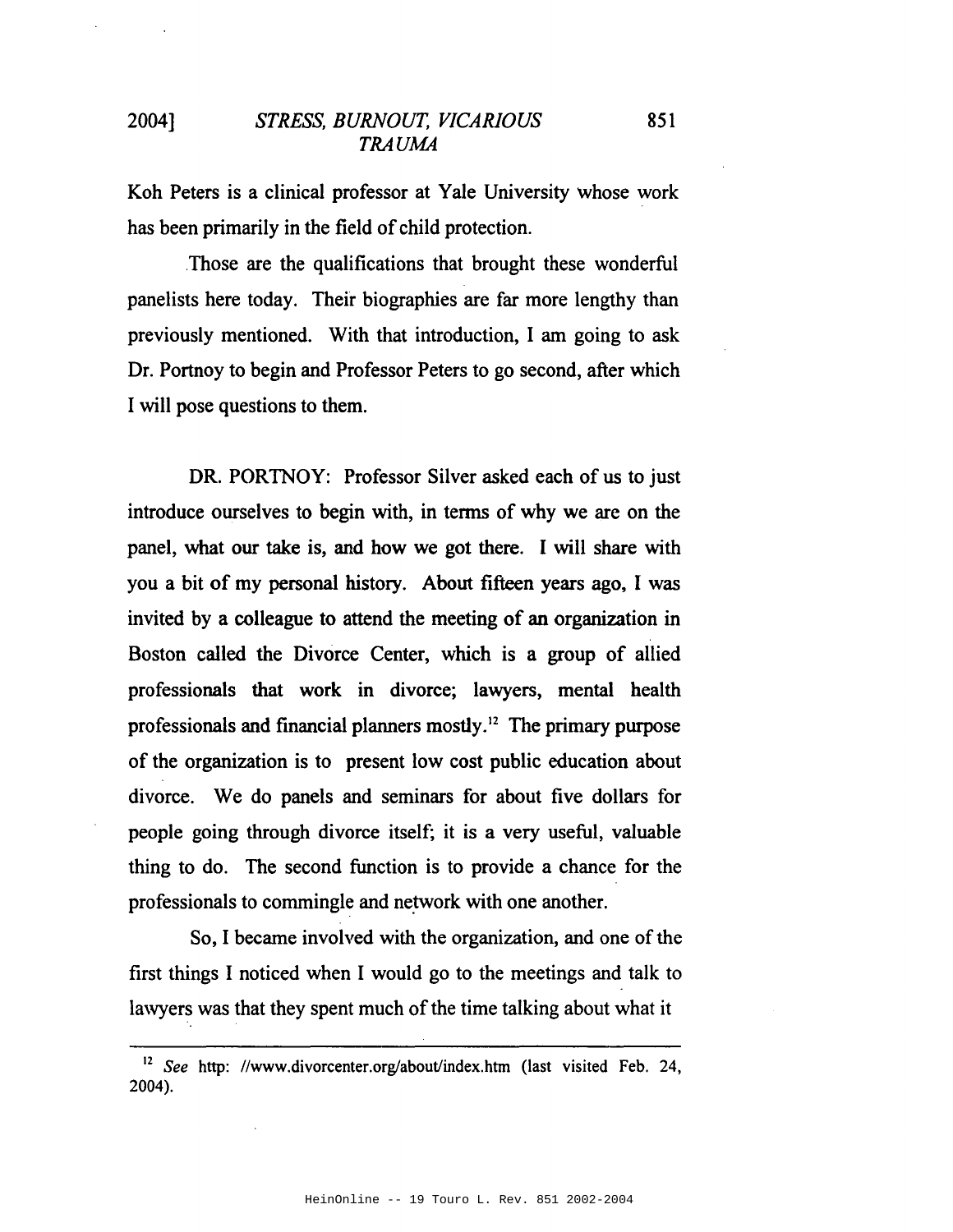was like to work with their clients and how difficult that was. As I listened to them, it sounded like they were talking about the same work that I do, but with two differences: they weren't trained to do it and they had day jobs. It seemed to me that they were at a terrible disadvantage. That was where my interest in beginning to do research on lawyer/client relationships in the area of matrimonial law came from, and I began to study and write about it. That was the source of the book.

PROFESSOR PETERS: My name is Jean Koh Peters. I am a clinical teacher at Yale Law School. My two areas of expertise are representing refugees and children. I supervise students who represent refugees seeking asylum and children who are in foster care or at risk of being in foster care. I have been a clinical teacher since 1986 when I started at Columbia University where I taught a child advocacy clinic. Before that, I was a legal aid lawyer at the Juvenile Rights Division in Manhattan.

I would like to ask you a few questions about yourselves, and please don't feel that you have to answer. Perhaps I can get a sense of who you are. Would everyone who is a practitioner raise their hands? Thank you. Would everybody who feels like stress is an inseparable component of their daily life raise your hands please? Here are some other questions that might seem strange, but do your best. How many of you feel that compassion is a part of your daily work life? This next question is somewhat connected to the. previous question. How many of you find yourselves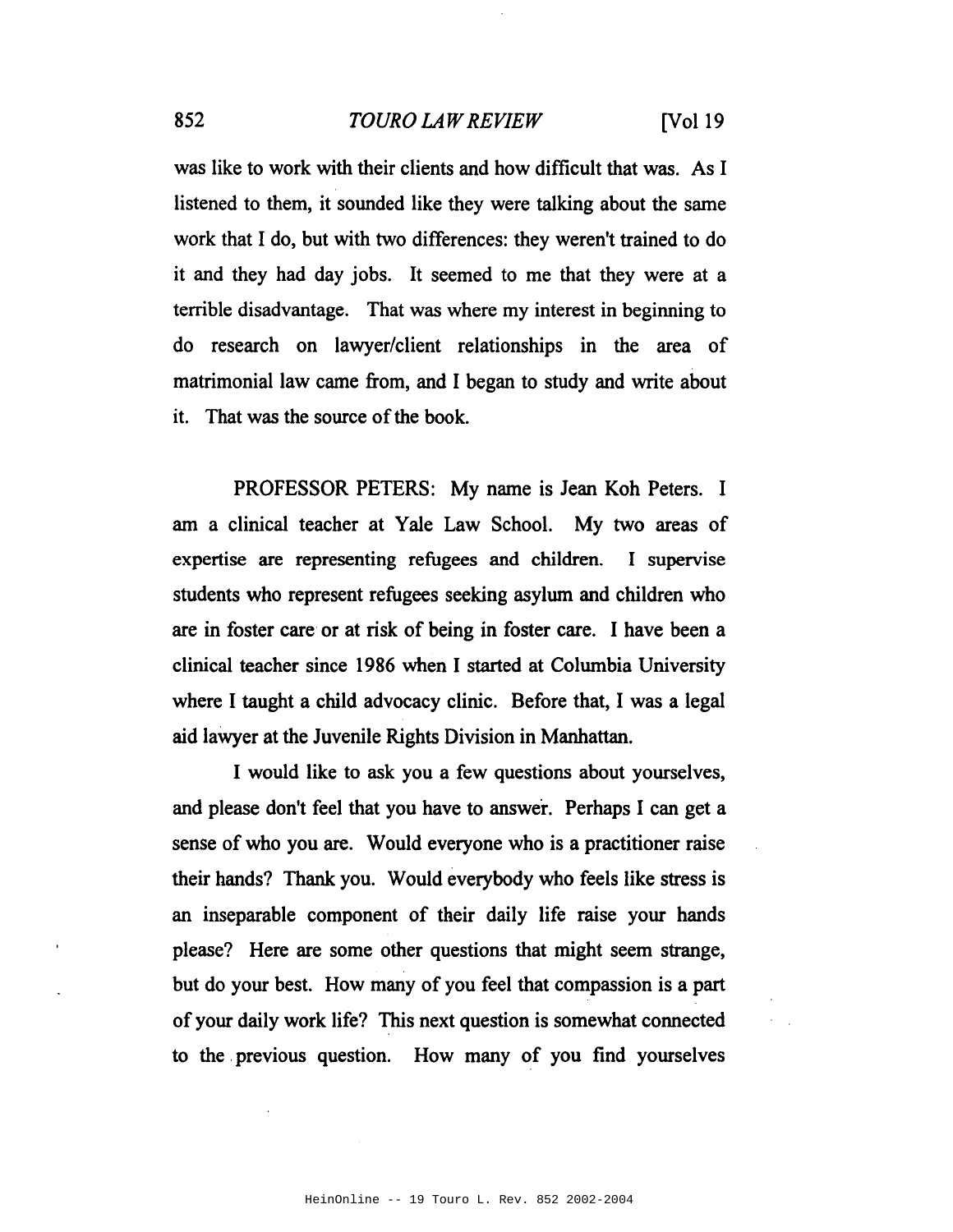authentically caring for your clients and authentically worried about their situations? How many of you find yourselves thinking about your clients outside of work hours?

Now, let me introduce a word that I will be focusing on this session, trauma. There are two widely accepted definitions of trauma. One is that someone has been confronted with or experienced a potentially dangerous situation that could lead to a grievous loss and feels helplessness and powerlessness. That is sometimes called the objective definition, which talks about the objective standard requiring an experience where death or grievous harm was involved and a sense of helplessness. The second defmition, called the subjective definition, is where people say that the event that was confronted was non-normative, and the person felt subjectively overwhelmed by it. This type of trauma does not require serious harm or risk of death. The subjective definition of trauma is the one I am using.

How many of you feel that you have worked with clients who have experienced trauma? How many of you feel you yourselves, either in your personal or professional capacity, have witnessed trauma or have been exposed to trauma? How many of you have ever watched CNN? I would say in our society right now, almost all of us have been exposed to trauma in some ways, especially since September 11th.

It is my hypothesis that everyone here has experienced what would be called vicarious trauma. Vicarious trauma is having been exposed to or confronted with trauma or having been in close

853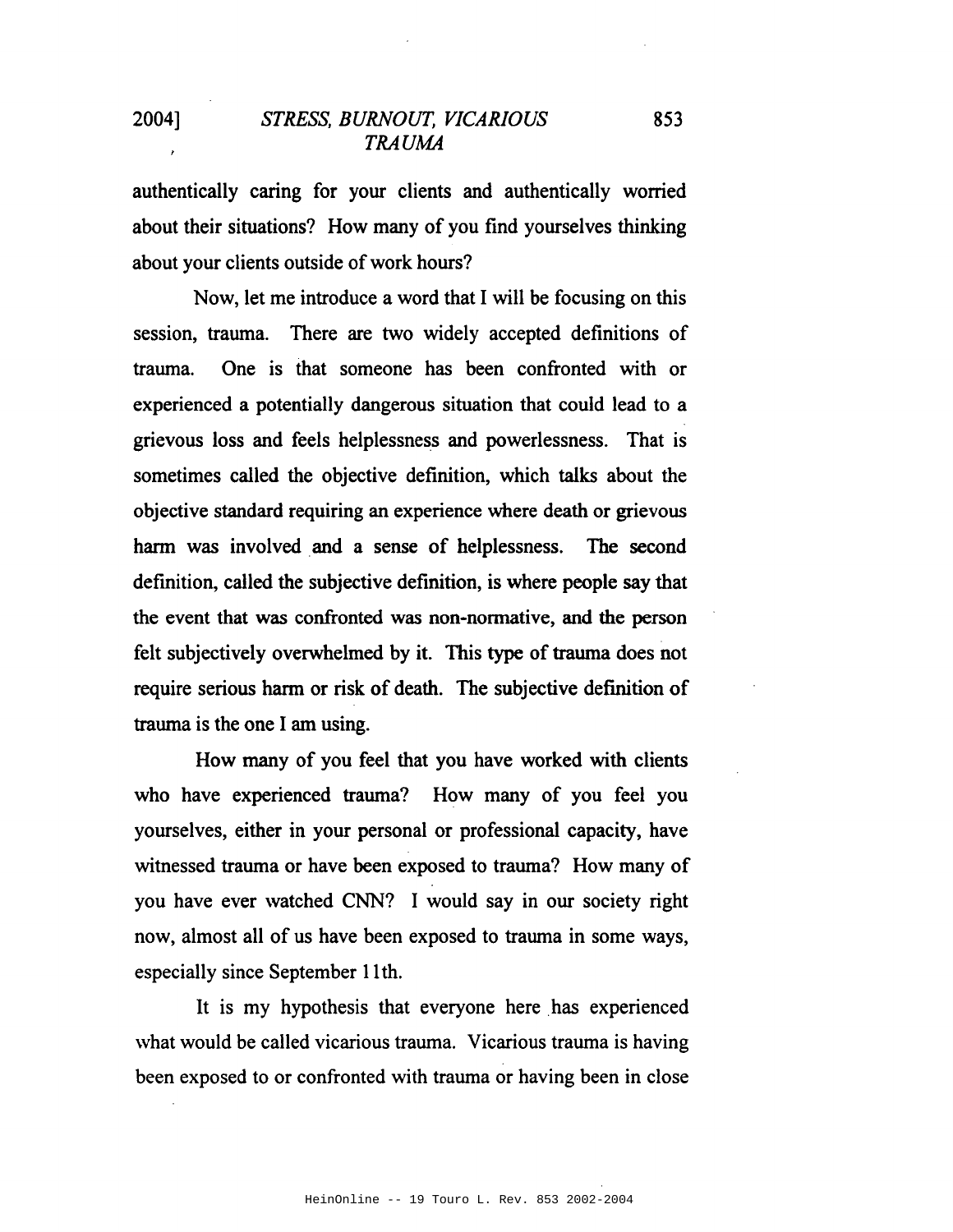#### 854 *TOURO LAW REVIEW* [Vol 19

relationship with people who have been traumatized. I also believe that it looks like a distinct number of you have experienced what would be called "vicarious trauma" in your daily work with clients who have been traumatized. That has been the focal point of my research, and I can sum up the bottom line, which is that lawyers who engage empathically and with compassion with people who have experienced trauma are at risk of a version of what their traumatized clients experience: the negative effects of trauma.

To summarize, trauma disrupts and attacks the self. It disintegrates your sense of who you are, what you hold dear, and what you believe. In my own development as a teacher and a lawyer, I think my first stage was just to observe that this was happening in my students, my colleagues, and myself. Then, over the years I thought, at least I can give my students, my colleagues and myself permission to believe that this was true and to figure out how to help ourselves. However, I think the paradigm shift came for me in the writing that Professor Silver described when I realized it was not permission, it was a *duty* that we had, an ethical duty that we had to attend to the ways in which trauma and vicarious trauma disrupt ourselves and to repair that on a regular basis. Without that kind of careful, ongoing care of ourselves and of the things that give us meaning, we would eventually have nothing to give our clients and no resources through which to render service. So, that is where I am coming from today.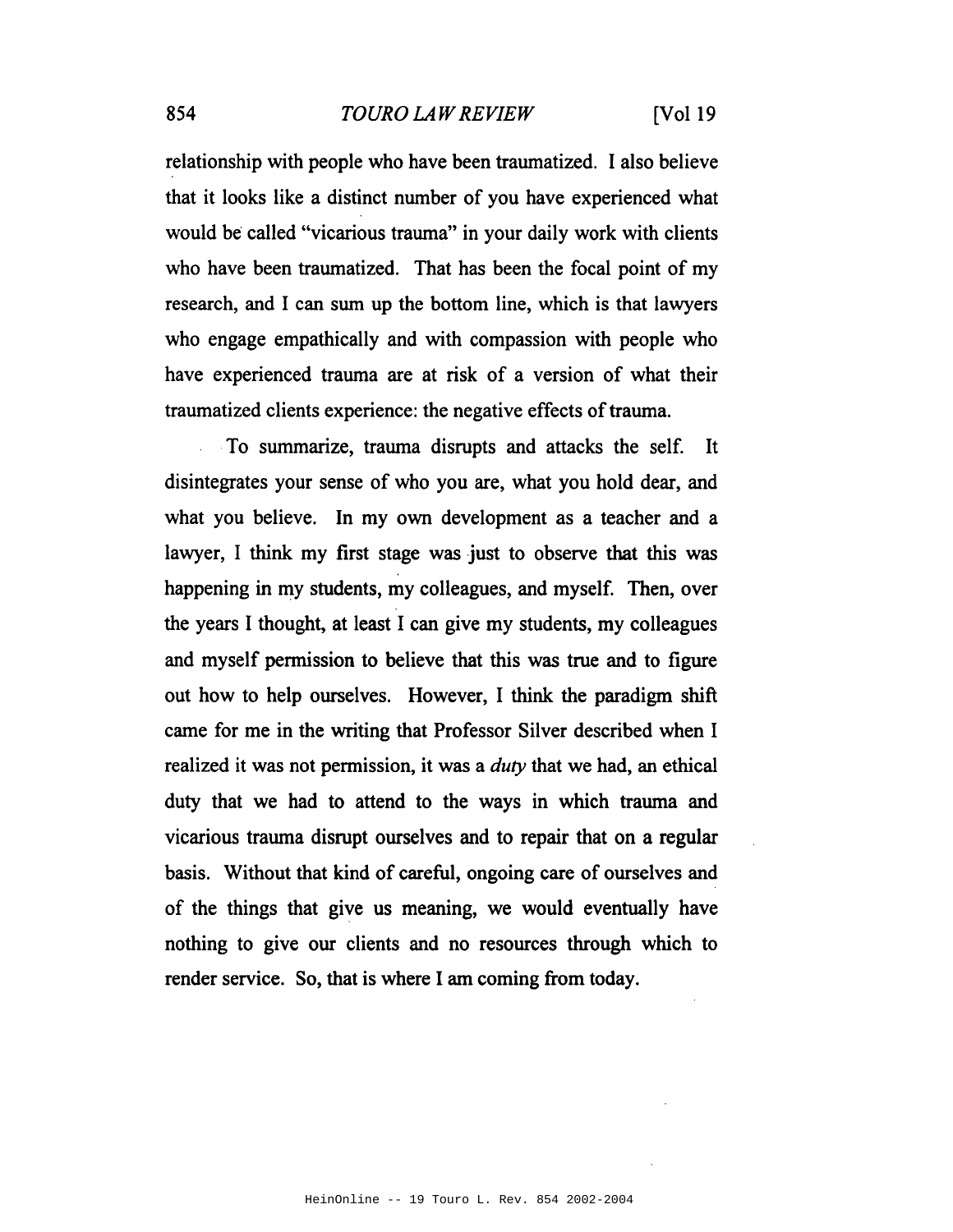PROFESSOR SILVER: Stress is inevitable in everybody's life. Why is it of particular concern to lawyers?

DR. PORTNOY: I want to come at this question from less of a research point of view and more of a clinical point of view, and based on my own clinical experience treating lawyers over the past thirty-two years.

When lawyers come in, there is something about the state of stress and depression that I see in practicing attorneys that is very different from any other group. I have been aware of that for a very long time. There is something qualitatively different in the nature of lawyer depression versus other depressions. It is represented by what I would say are degrees of stuckness that I don't see elsewhere. It wasn't until yesterday morning when Lynn Cahalan mentioned learned helplessness that it hit me that what I had been looking at was learned helplessness in the real world because the sense of these folks as patients is that they are helpless about their situations. The response often given when we talk about what can be done to change the situation is that this is just the way it is. This is the way the business works and there is nothing I can do about it.

PROFESSOR SILVER: Given there are a lot of people that were not here yesterday, I encourage you to refer to any information specifically.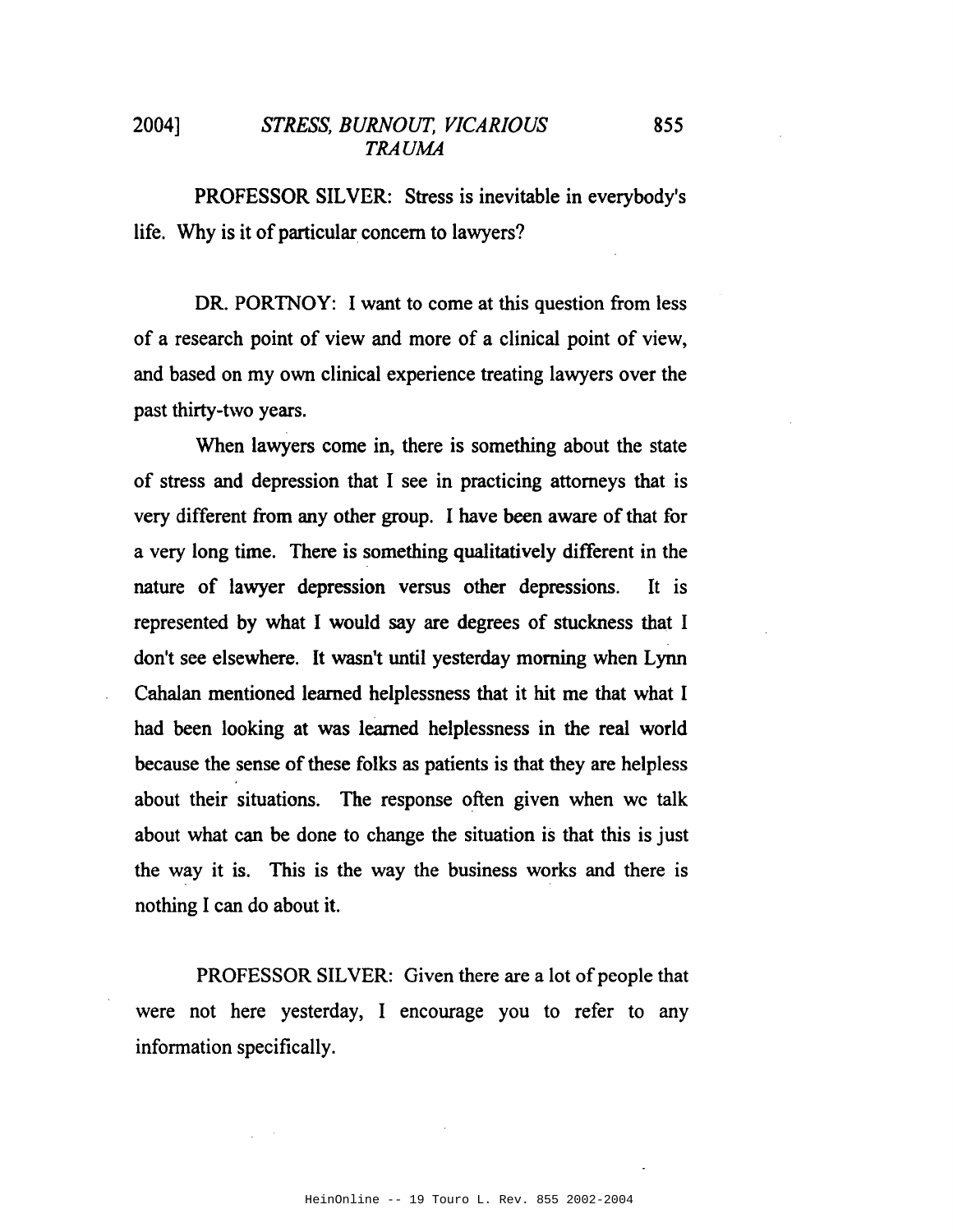# 856 *TOURO LAWREVIEW* [Vol 19

DR. PORTNOY: What I'm talking about is just a couple of responses from the audience yesterday in response to some things that were being said by panelists that I would categorize as "yes, but" responses; "it is just the way the business is." It is that kind of an attitude that I think represents the stuckness that I'm talking about and the sense of real helplessness, at least when I see them in the consulting room. I think that comes from several sources, one of them being the business pressures of lawyering, the bottom line orientation, the pressure for billable hours and that kind of thing. Another source is from the incivility in lawyering. Particularly, what I hear about all of the time when I go out and do conferences for lawyers on client relationship skills is people asking, "Can you tell us how to deal with lawyers who are worse than their clients?" I think that is a tremendous drain, that kind of constant pounding. Third, it is the experience of having to deal on a day-to-day basis with the expectations and demands of clients who are highly emotional and, much of the time, really out of line because they don't know how not to be.

PROFESSOR PETERS: For lawyers who are regularly through their client work exposed to trauma, there are overlaps between vicarious trauma management and stress management. Many of the things that people recovering from or trying to manage vicarious trauma are asked to do is to start with the very basic parts of your daily life; food, sleep, exercise,' water, breathing. These are things that many helping professionals don't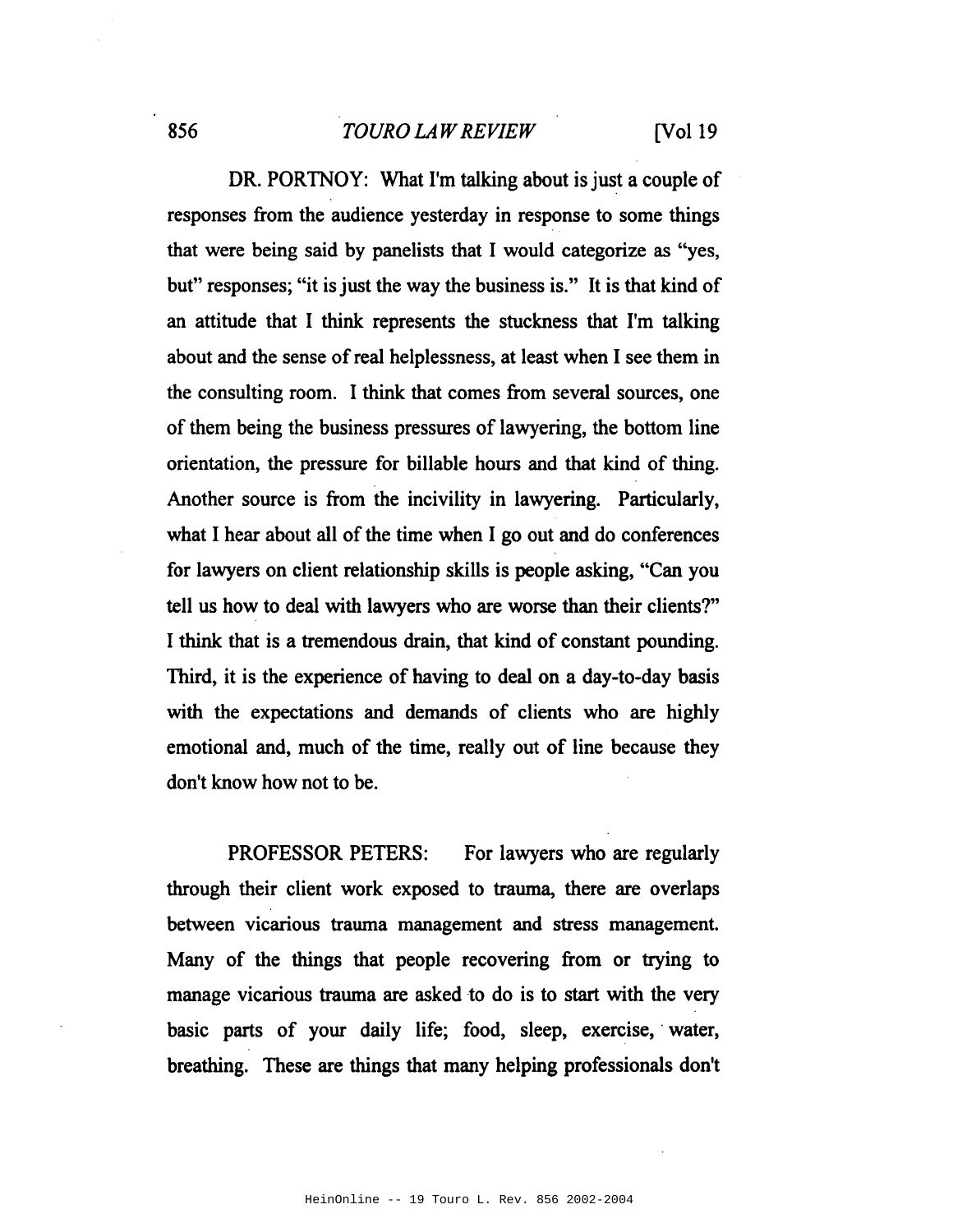attend to in themselves, as sensitive as they are to those needs in their clients.

The trauma research adds a paradigm shift: the stress that people working with traumatized clients experience is different from the stress of a person in a high volume commercial firm in that the trauma that their clients experience is to be considered contagious. Imagine that your client is standing in a river raging with current and has a boulder fall right in front of her, and the resulting splash and crash knocks her over. The boulder is trauma. You are standing some distance behind in the same river, and you experience the afterwave. It is smaller, it is nowhere near what your client experiences, but it is in the same shape and nature that your client experiences. Trauma will assail her sense of self and will, over time, assail yours as well. And so, it is more than just the stress of overwork; it is a disintegrating ray gun aimed at your sense of who you are, what you think the world is like, and where you find meaning in the world. For those of you who work compassionately with people who experience trauma, you are at risk of this particular occupational hazard. This may require more than stress management techniques, which I highly recommend, to confront the debilitating effects of vicarious trauma.

PROFESSOR SILVER: Professor Peters has referred to representing victims of trauma; that raises special issues. Are there particular kinds of practices, particular areas of practice that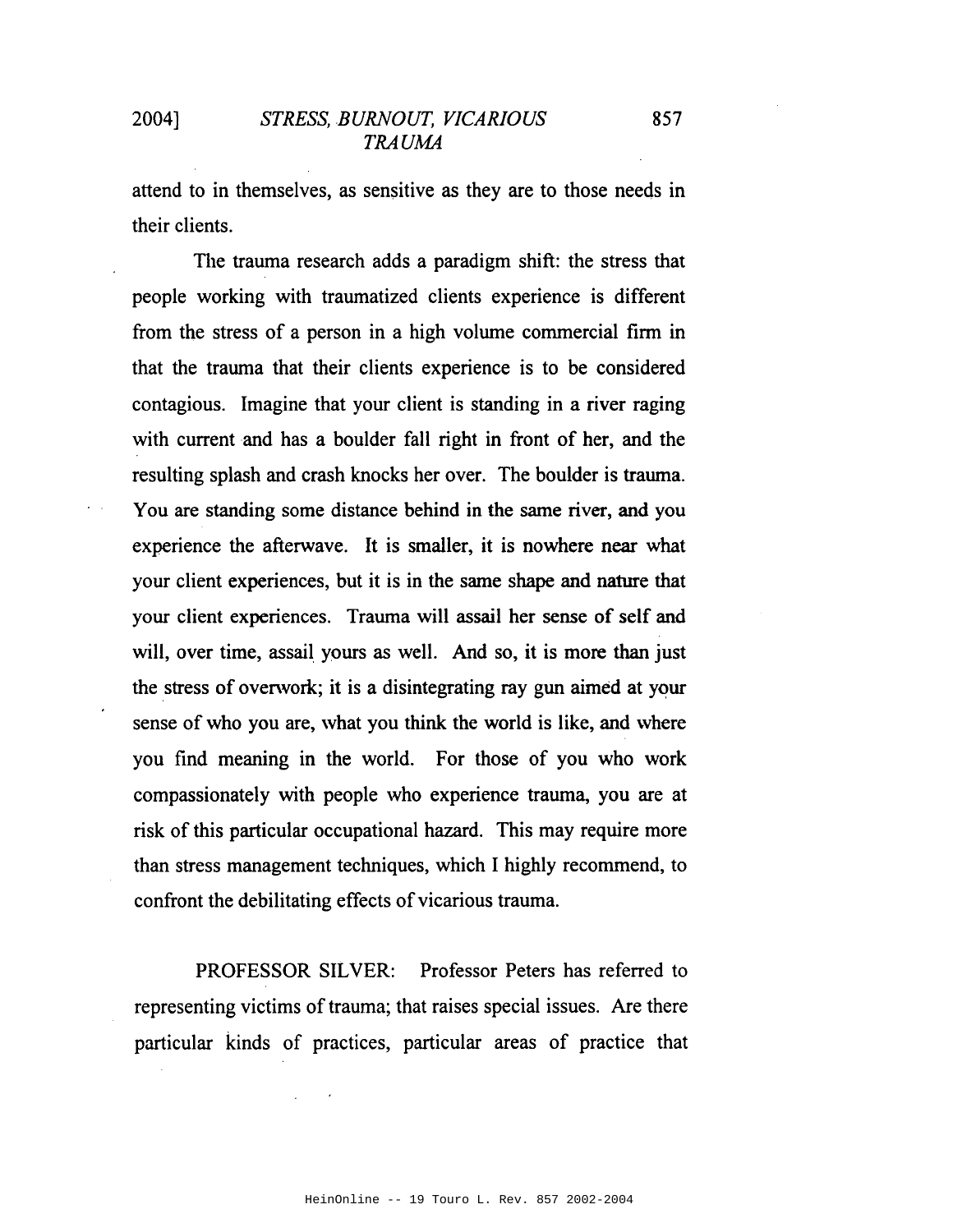#### 858 *TOURO LAWREVIEW* [Vol 19

increase the likelihood that lawyers are going to experience difficulty in functioning?

PROFESSOR PETERS: Anyone who engages empathically with clients who are struggling is at tremendous risk. You can see your empathy as a window of connection with your client, and being that open to your clients, you create a window in which the flow of pain will rush in your direction. We do not want to stop you from doing that. In fact, the only way to prevent vicarious trauma would be to shut down that compassion, which is the very last thing we would ask you to do.

We suggest that instead you do two things with the compassion and understanding of your client's situation that comes to you from this kind of work and this approach to your work. The first thing is to befriend that empathy and use it for your client's representation. If it means that by understanding your client's pain you can write a more effective affidavit or convey the kinds of difficulties your clients are having in a more compelling way to the judge, who you hope will eventually open that window of compassion as well, then that is the first thing you do with those insights, befriend them and utilize them in your representation.

You must also be on guard for the negative effects of that compassion and connection. The second set of recommendations is to attend to the damage that the connection will do to you, especially if you let the sense of their trauma and loss attack your own sense of what this world is like. I'm sure many of you have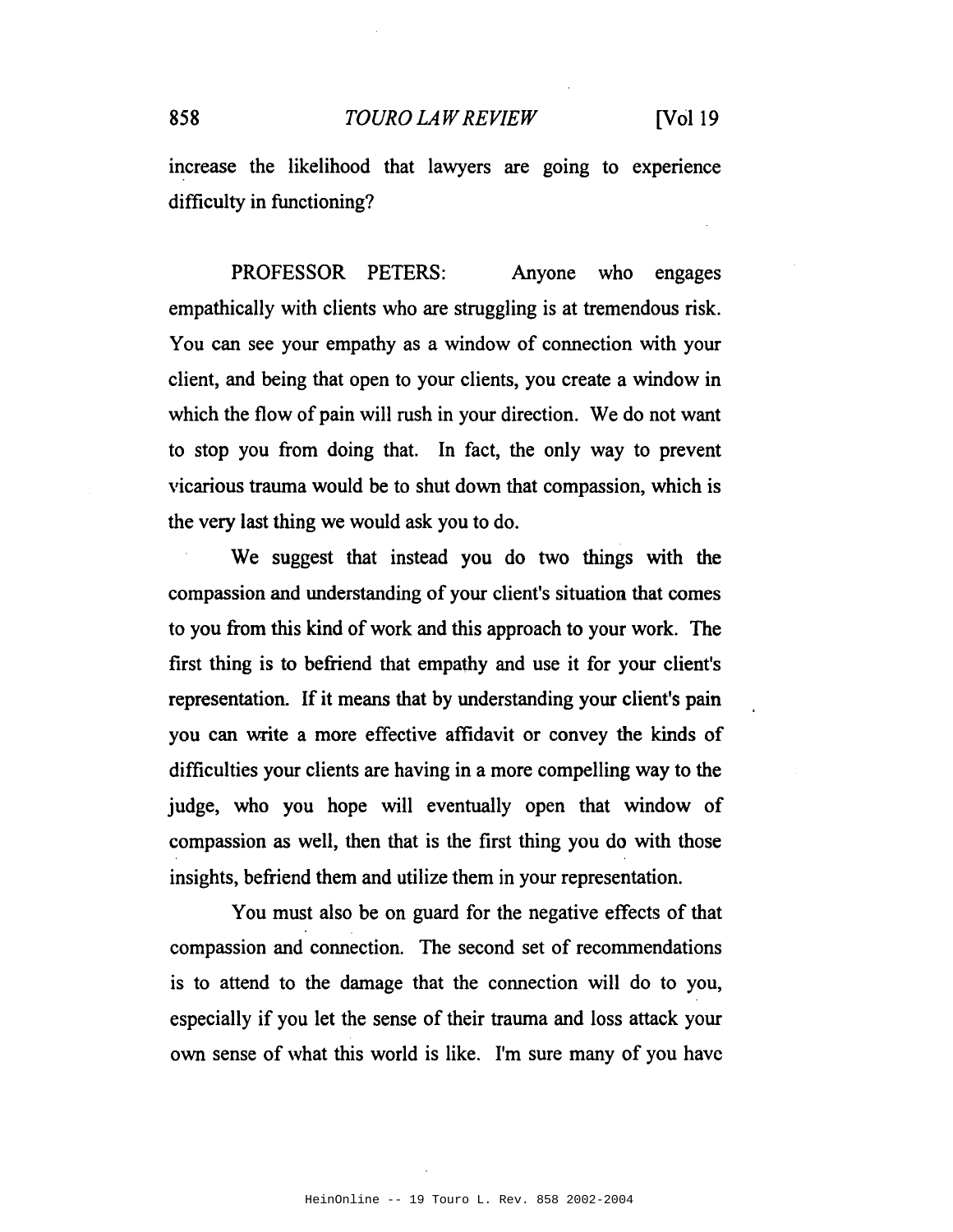heard people talking shop in the capital punishment context, or representing children, or human rights, and you will see that people that do that work become experts in the very thing they are fighting. Human rights people can tell you indigenous names and details of torture techniques used in specific countries. A person who has represented children for many years knows all of the kinds of child abuse, has names for them, categories for them, can tell you the clients who had them. Your repeated exposure makes you an expert in the world you are fighting against. Then, your hard work and the inability to create perspective in your life shrinks your viewscreen to encompass only those things. That is how the self becomes disrupted, because it would be normal to start thinking the whole world is torture, abuse, maltreatment. If we don't take time to restore the perspective that the world is also beauty and kindness among people and the constructive things that we are fighting for, that window of empathy will give you a view screen of only pain. So, I would say that anyone who empathically engages with their clients who are suffering is at special risk ofthis occupational hazard.

PROFESSOR SILVER: All of you have already spoken to a certain extent about how lawyers experiencing these problems might address them, but what practical advice would you give to the audience here about how they can fill in the gaps in their training and education to deal with the concerns that have been raised?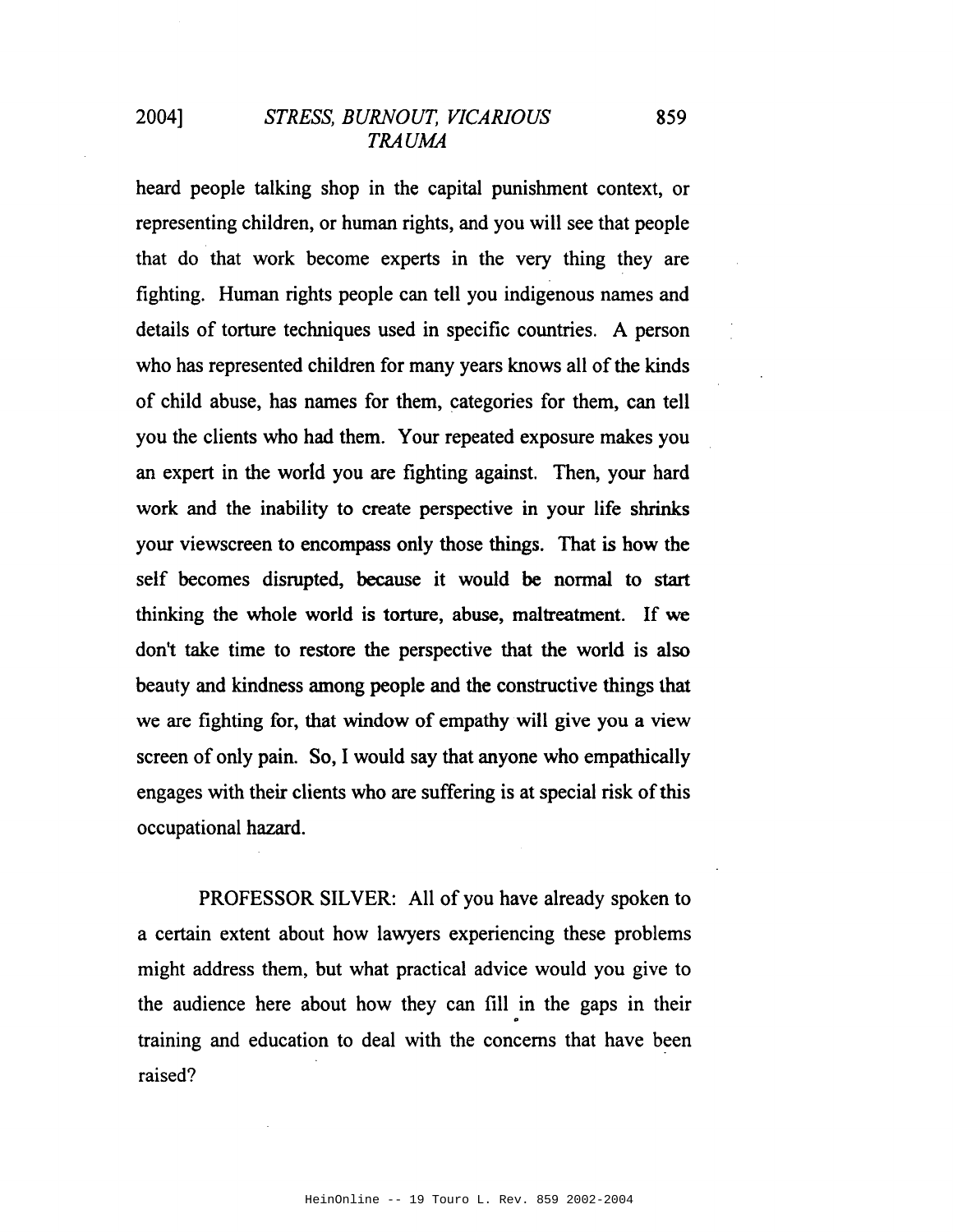PROFESSOR PETERS: I have two sets of thoughts. The first starts with what you might be able to do for your clients who have been traumatized and are perhaps reliving or going more deeply into the trauma. For the clients, there is some research about what you would call avoiding retrauma.<sup>13</sup> For instance, in a divorce representation or in a refugee representation, it often becomes important for the lawyer to prepare the client to tell the story of their pain, to tell the story of the torture they have experienced or the horrible custody problems they have had with their former spouse. Thus, the trauma becomes the centerpiece of the representation and you have to engage it as a critical mass of legal data and evidence.

To avoid or reduce retrauma, try to reverse the dynamics of the trauma in your work with your client. For instance, if your client is a refugee client who was raped and the rape is central to her claim, through the rape she experienced degradation, loss of dignity, loss of control, loss of power. The question is how the lawyer can help her to regain some control, regain some power, regain some dignity, reverse the degradation. It may be as simple as giving the client power to make some decisions in the representation. Tell her you are going to have to talk about this matter and you know how difficult it is. Ask her *when* she would like to talk about it. Or, when she decides she is ready to talk about it, offer breaks·to give her the opportunity to decide how she

<sup>13</sup> *See generally* PETERS, *supra* note 3.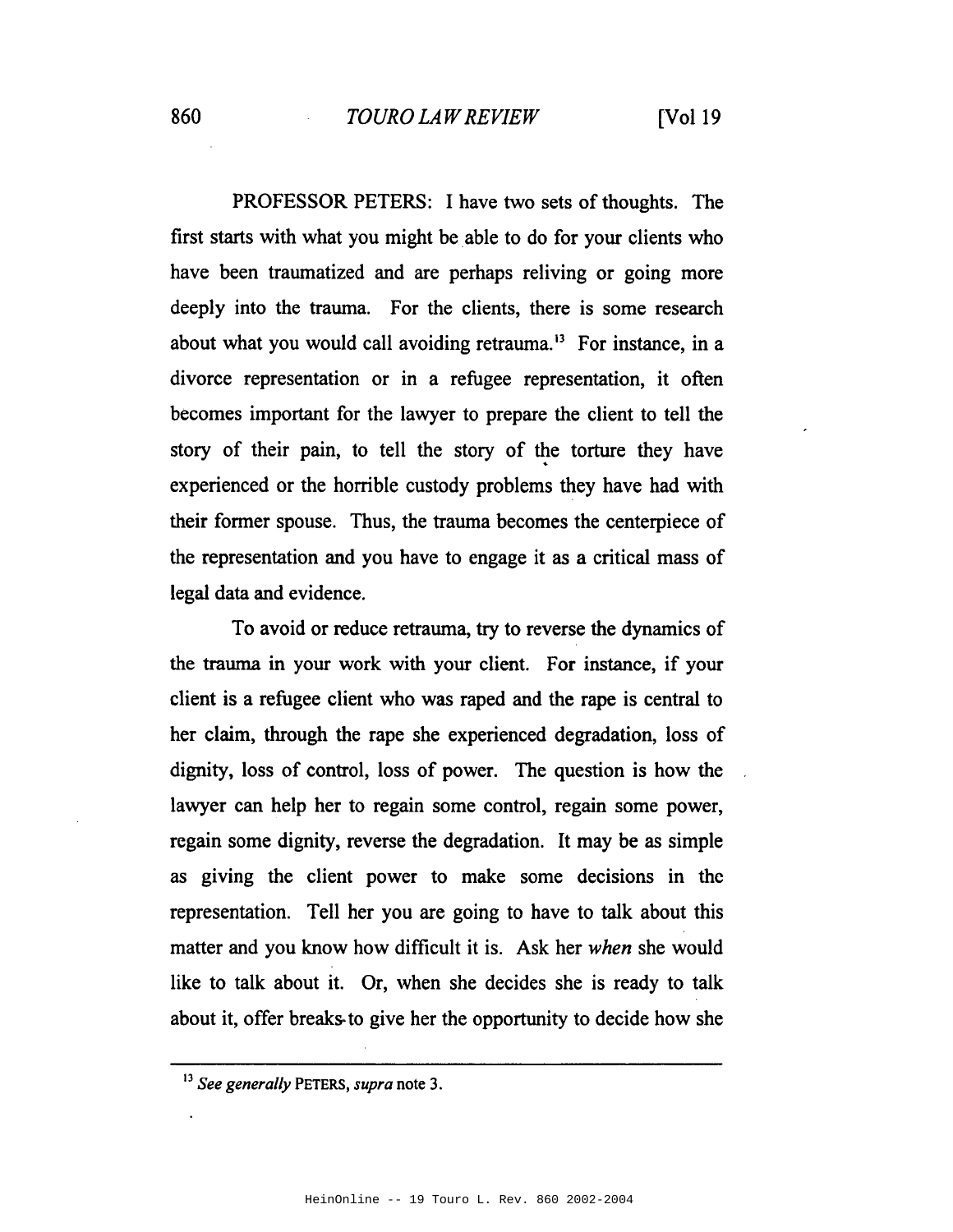tells you about it, and how long the sessions are. Treat her with respect during that process: listen deeply, use her own words back, try to authentically understand her story. There is a great deal of healing that can be done in those simple acts, most of which you already do for instinctive reasons. That is one way of not only avoiding retraumatizing the client, but in some ways helping them to re-experience the trauma in a circumstance that reverses those conditions. That is my main advice for you with your clients.

My second set of thoughts are some ideas for lawyers. With yourselves, those of you who may be experiencing vicarious traumatization need to understand trauma acts in two ways, and they are somewhat non-intuitive. One is to overwhelm you with feelings; being unable to talk, crying every time you hear about something awful. The other one, conversely, shuts you down. Think about the emergency medical technician or the ambulance driver who arrives at the scene of a crime or the scene of a horrible violent effect. You want the person to be shut down, you want their emotions to be unplugged. You don't want the emergency technician to see the body on the ground and start crying, overwhelmed with emotion. You don't want the technician to say, "Oh, my God, this poor person has children, what are they going to do?" You want that person to become clinical, to become efficient, to find the artery that is bleeding, to triage, to make the intervention that can be made in five minutes that might save a person's life.

861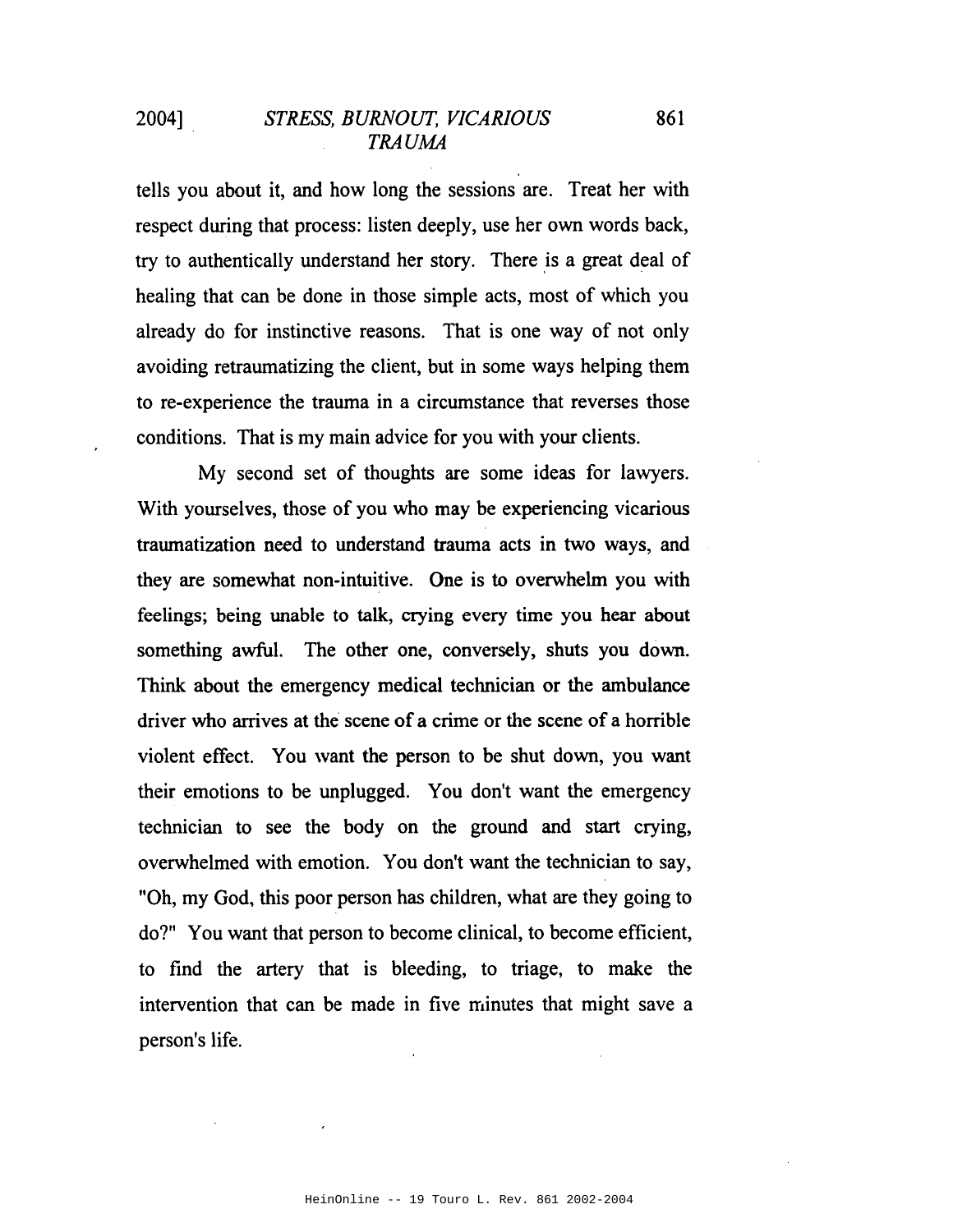#### 862 *TOURO LAWREVIEW* [Vol 19

The problem is when professionals like EMTs unplug the emotions for one purpose, which is very important, the question is when do you plug them back in later? I think what happens to people who work with traumatized people is that they remain unplugged for too long. They go home and feel nothing; they look at their own children and feel nothing; they don't feel happy; they don't feel sad, but they don't feel happy either. Attending to those kinds of oscillating emotions between overwhelming symptoms and numbness is one of the first tasks of a lawyer seeking to take care of himself so that he can later serve the client better.

PROFESSOR SILVER: Is there anybody in the audience listening to this and thinking, "they want us to be social workers and that is not what we are trained to be?" Please respond, for both the people who raised their hands and the people that think it but did not raise their hands.

DR. PORTNOY: Absolutely not. As I said earlier, you have a job to do. Professor Peters was making some wise remarks and addressing that question already about an attitude of engagement that you approach a case with, and that one of the first things you think about in dealing with the case is, "What kind of work alliance do I need to build with this person; how do I determine that; how do I manage that throughout the course of the case?" You cannot accomplish this by becoming your client's therapist, but rather by the adoption, first of all, of the recognition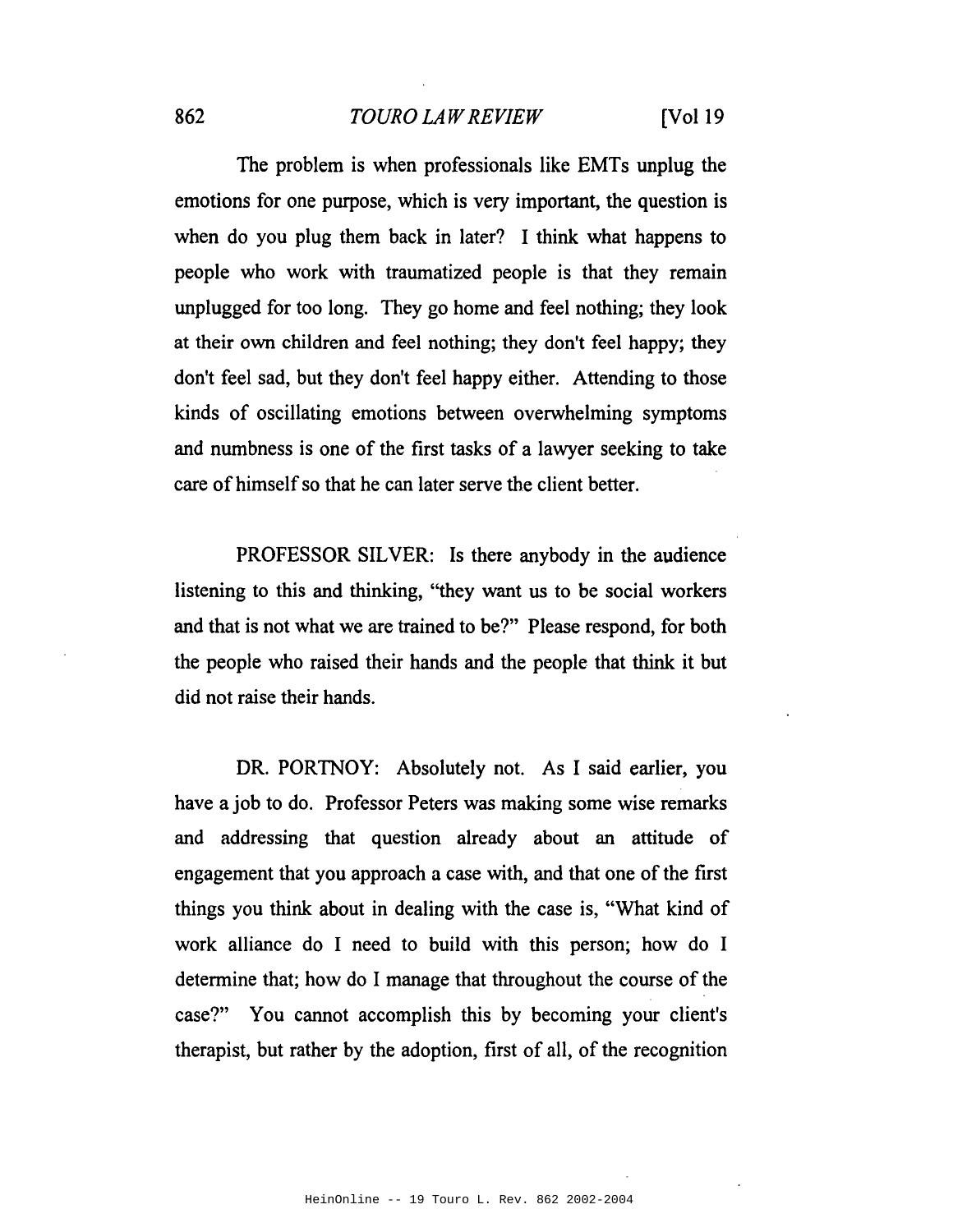that you need to do it, that it is an integral part of the work. We are talking here about the kinds of things lawyers can do that not only do not interfere with your need to apply the law and to lead the client through it, but actually do facilitate that.

863

Let me provide a few comments to demonstrate my point. There was a discussion yesterday in one of the plenaries about the importance of being good listeners as lawyers. There is a special technique for so doing. It is called active listening. <sup>14</sup> Active listening is a position in which the lawyer, at least in the beginning of a case, is trying to learn about the client and what kind of work alliance you need to build. It enables you to sit back at arm's length and listen not only to what the client says, but to what is behind what the client says and what is behind what the client doesn't say. That enables you to sit back and ask yourself, "what are this person's real motivations here," not "what they are telling me," because they may not know either. "What are their expectations for us; how close or far are those from realities; do they match who I am as a lawyer?" That is the way you can listen.

Two of the basic functions, the most fundamental functions of lawyers, are to give advice and to inform. But, there are ways to do that to increase the probability that the client will take it in, namely things like not giving important advice or information when a client is most emotional. You bring them through conversation to a place of at least relative calm, and then ~'ou give

HeinOnline -- 19 Touro L. Rev. 863 2002-2004

<sup>14</sup> PORTNOY, *supra* note 2, at 15.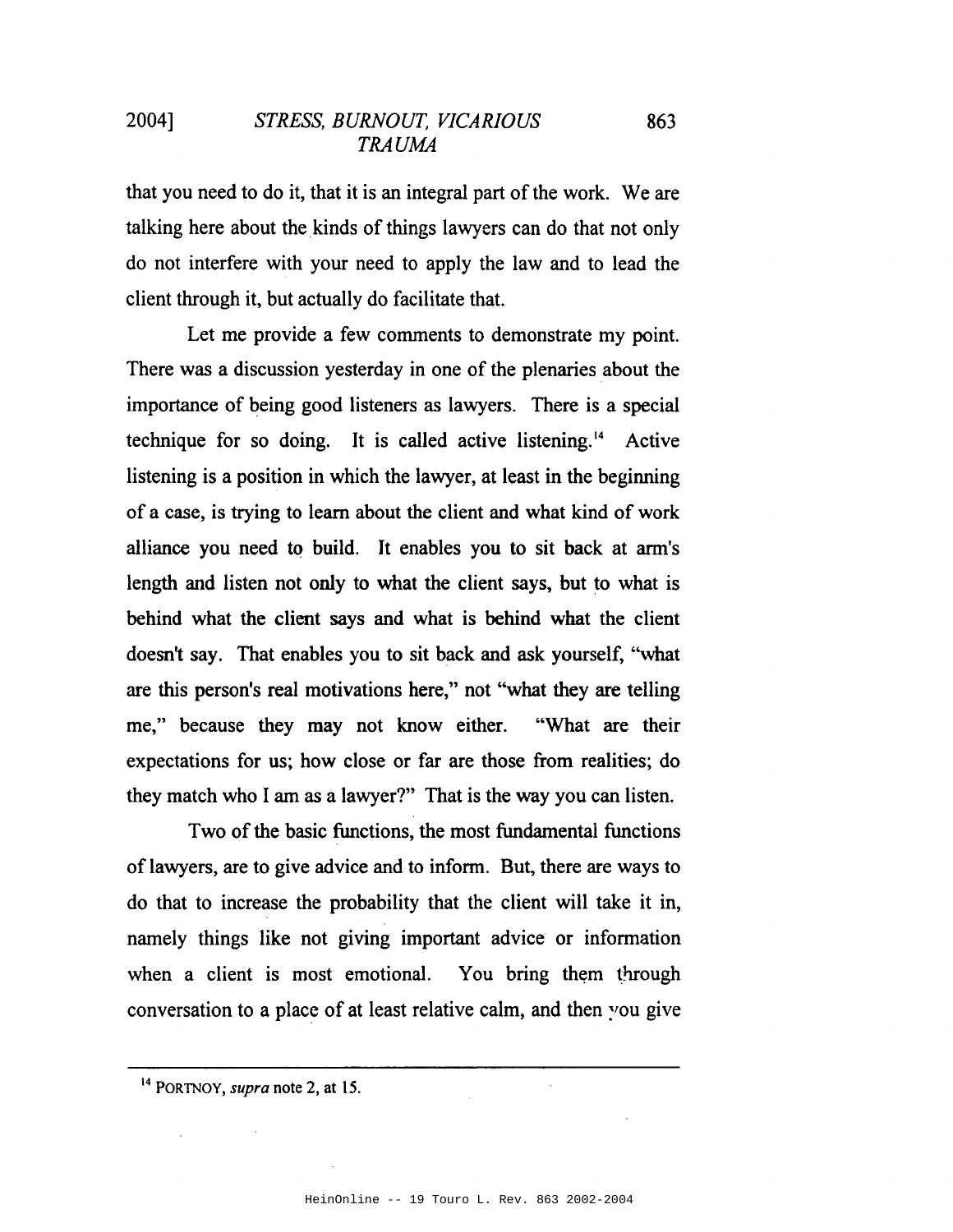advice that you need to give, and you do it slowly, repeatedly, and very concretely.

How many people have decided on the seating arrangements in their offices based on what they want the client to take away? If you are using an open seating arrangement with a client and you want to bring your client closer and you are both comfortable with that, it is great. If you have a very different client, one who you know right away is the borderline client (because every lawyer thinks every difficult client is borderline), you sit behind your desk because your professional role provides structure, and structure is.calming.

The same thing is true in that structure comes from how one prepares one's retainer letter and how clearly in that letter people talk, for instance, about when you are available to them and when you are not in a very clear, firm, realistic way, and the degree to which you actually stick to that. How many people's retainer letters talk about when during the course of representation clients become upset? It is interesting, in a psychotherapy agreement for a psychologist, part of what the APA suggests needs to be in that agreement is about the potential harms and benefits of psychotherapy. *IS* There might be something like that in a retainer letter, too. I know lawyers who do talk about that in their retainer letters. There are a lot of other things I can mention, but I'm not

<sup>&</sup>lt;sup>15</sup> The suggestion comes from Eric Harris, J.D., Ph.D., who is the risk management lawyer for the APA Insurance Trust. That is the arm of APA that offers malpractice insurance to its members.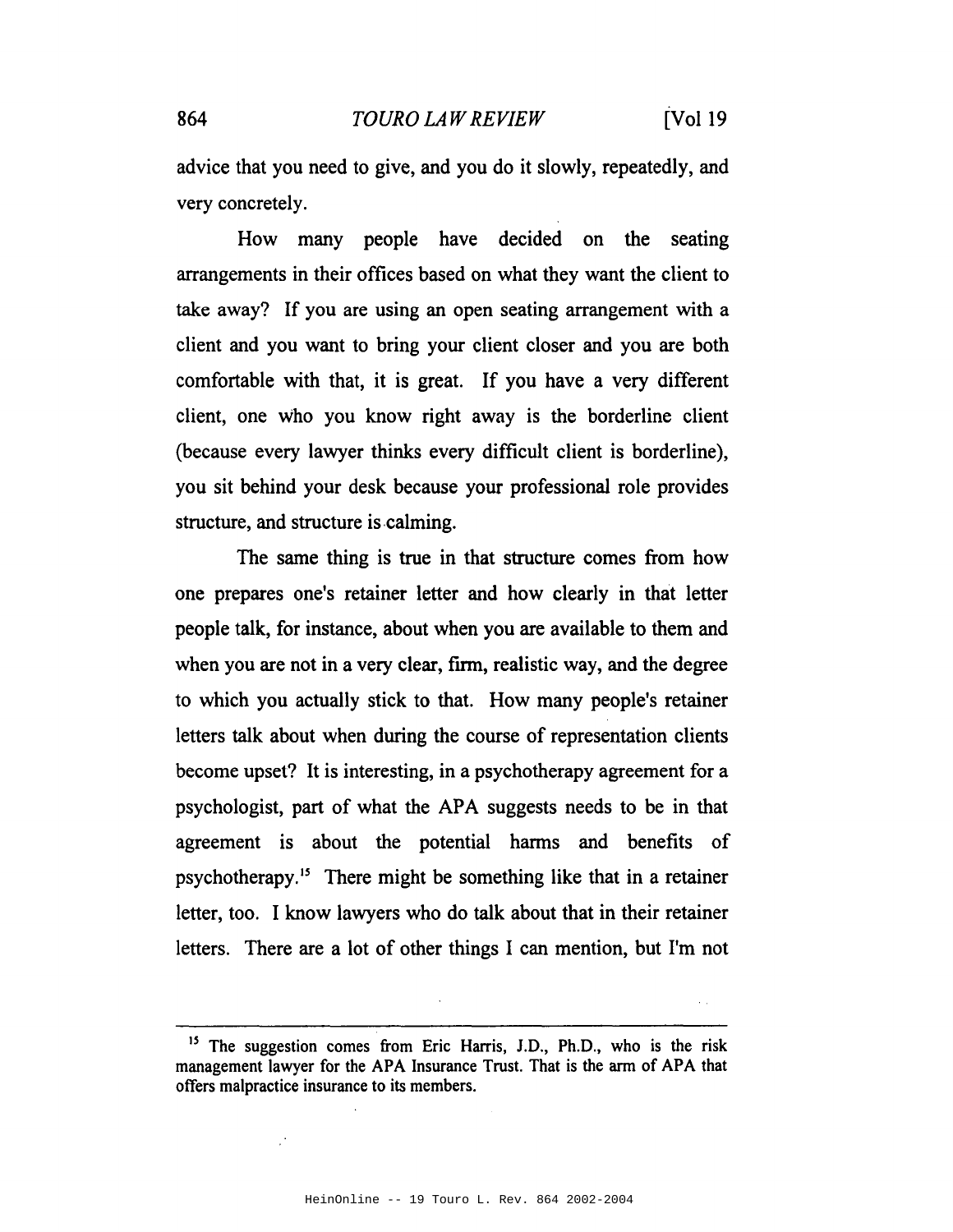talking about you being therapists; I'm really talking about a simple skill set.

PROFESSOR SILVER: You referred to the borderline client. What if the attorney's experience is that a client is in emotional distress the attorney is not equipped to deal with? Do you have any views on whether the attorney should be referring the client for professional help in that regard, or is that not the attorney's job?

DR. PORTNOY: The attorney has the standing to tell the client to get some support and some help to get through this situation.. Otherwise, I think there is the risk of the client's cycle becoming worse and the client having the expectation that the lawyer should take on that kind of therapeutic work.

PROFESSOR SILVER: I interviewed lawyers who felt that was not their role.

DR. PORTNOY: Well, I know lawyers who won't do it because they are actually afraid to make the referral because if the referral does not go well, it will reverberate back onto them. There is a way to make a referral successfully as opposed to not.

PROFESSOR SILVER: Any practical advice about how to make a successful referral?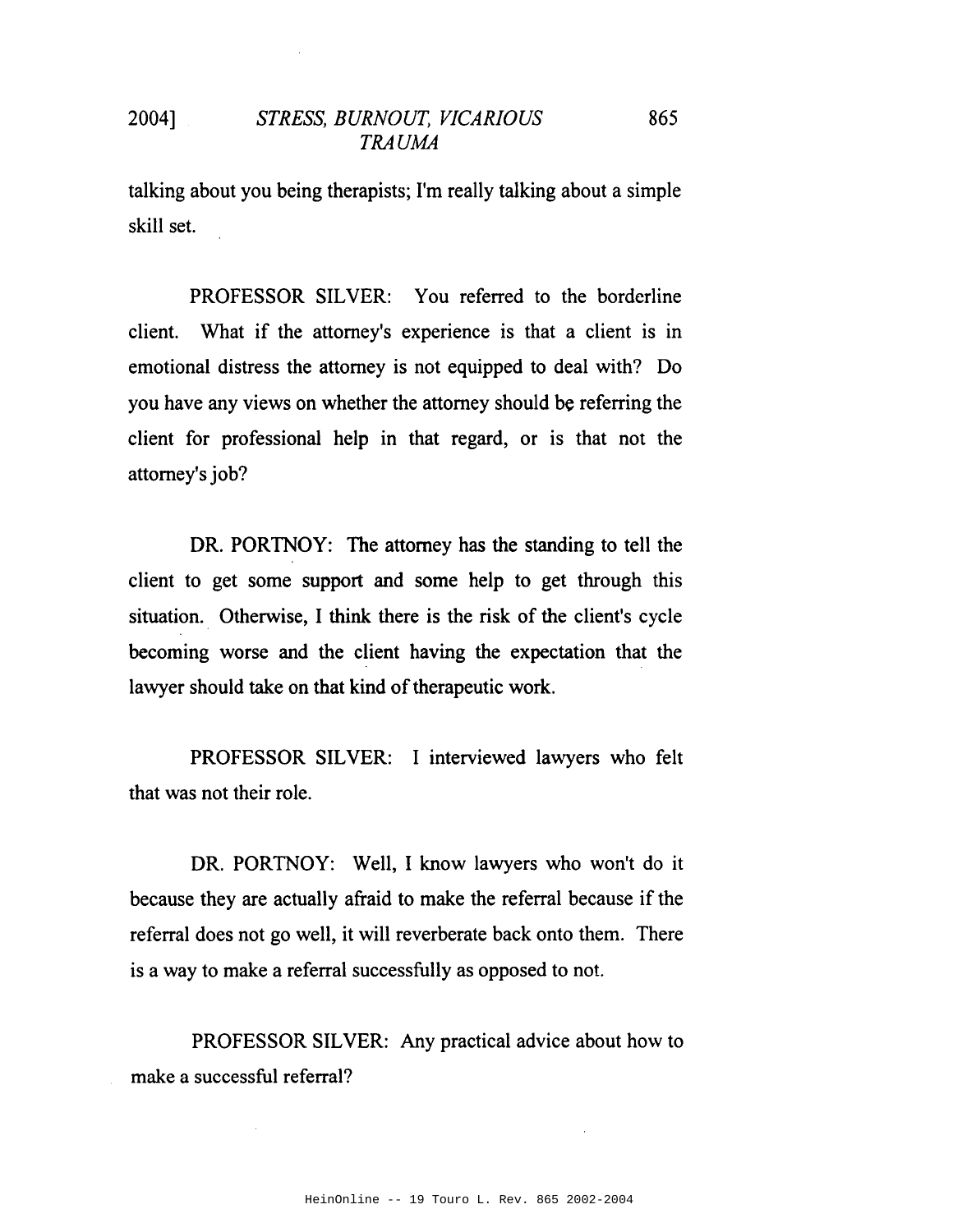DR. PORTNOY: The way you make a successful referral of one of your clients to a mental health professional is, step number one, do it. Don't be afraid, approach it. Bring it up and say to the client, "Look, you are obviously very upset and in a great deal of stress." Normalize that and talk about how that is appropriate to the situation and how most of your other clients in a similar circumstance do seek professional help. You offer to make the referral to the therapist and you make the call yourself. The reason you make the call yourself is because once you have done that, you now have some investment and the client knows that you have done this, that some step has been taken. This makes it a little harder to resist. Once you have talked to the therapist, let the client know by a phone call or e-mail that you have made the call and the therapist is expecting to hear from them. Now you have a second contact and they know you have done that, they know there is a therapist out there. You do whatever you need to do. It works fairly well.

PROFESSOR PETERS: For those of you for whom your client's trauma or very difficult stressful lives are the centerpiece of your representation, a referral to a mental health evaluator may be critical for the development of your case. For example, to demonstrate that your client has trauma will certainly help his or her asylum case, or demonstrating your child client's trauma or psychiatric issues may be critical in helping the judge decide what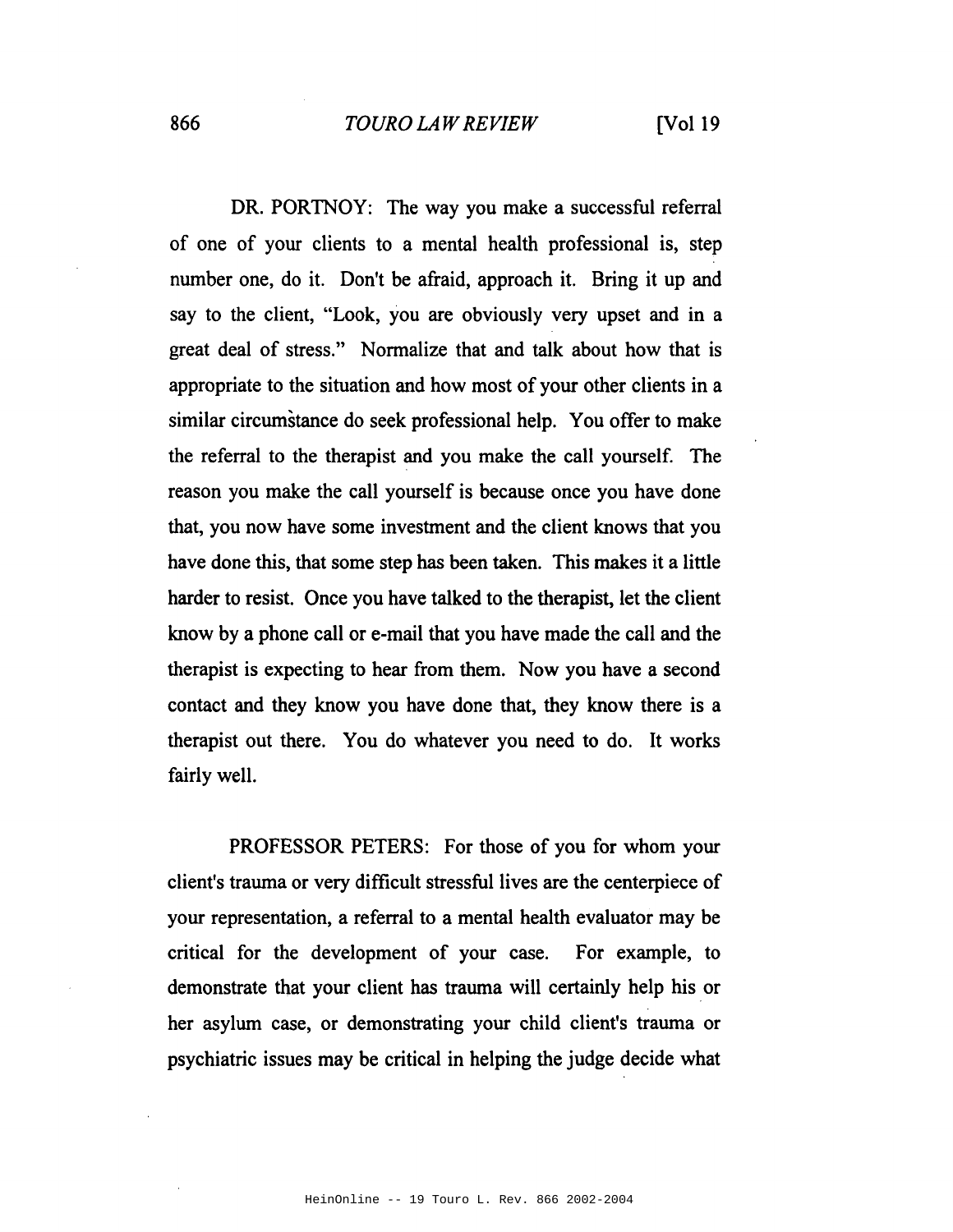is in the best interest of the child. So, these interactions between lawyer and social worker and lawyer and mental health professional are not extracurricular things that lawyers are doing; they may be integral to you doing the best legal work.

PROFESSOR SILVER: I imagine there are concerns relating to attorney/client confidentiality which may inhibit lawyers from opening up about some problems they are having in the attorney/client relationship. Any responses to lawyers who may be concerned about that?

DR. PORTNOY: I think it may depend on what the role is. We are talking about different roles and situations for mental health input. Certainly there are cases where you are talking about mental health in a role of expert, and there may be reports that you produced that may be somewhat different than a routine mental health intervention just to help somebody get through a divorce. What I was talking about was making a one call referral just to get your client set up without having too much contact with the therapist necessarily.

PROFESSOR SILVER: I think traditionally lawyers have felt that in order to do their job right they have to keep a certain distance. You raise other concerns that if you go further that might invite charges of malpractice. There are definite boundaries to be drawn in terms of what is appropriate and what is not. I believe

867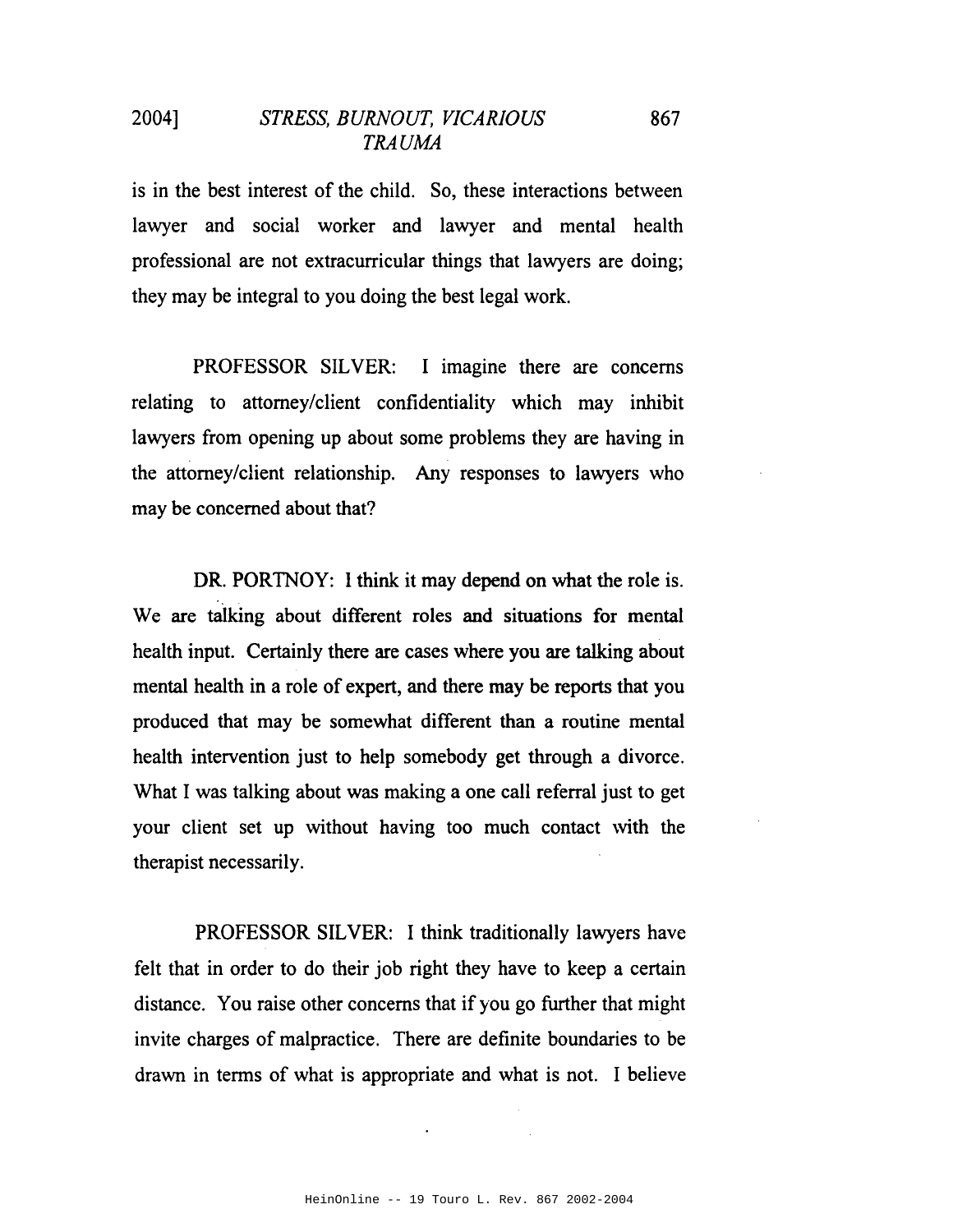#### 868 *TOURO LA WREVIEW* [Vol 19

that you don't cross that boundary in terms of you don't try and become a social worker for your client.

DR. PORTNOY: Let me pick up on what Professor Silver is saying. 1 think she is right on the mark with that. We are explicitly saying that that boundary should not be crossed; you should not take on that kind of role. Rather, my remarks were about some skills to be learned for conducting interviews in a different sort of way and some other aspects of practice that may make it go smoother. People have to do what is comfortable for them. There are going to be those lawyers who simply can't operate by keeping those things strictly separate, and that is fine. There are other lawyers who are clear about how they regard their representation and how they interpret the counselor in counselor at law. People need to find the way to integrate this stuff that is comfortable for them and matches their own personality.

Let me try to put this into some perspective. This is where I think we get into an attitude within the legal profession that says, "I better not." There are a lot of restrictions that lawyers put on themselves. I'm not quite sure what qualifications are needed to make a referral for psychotherapy for someone that is in emotional distress. For the typical therapist, the referrals come from primary care physicians. 1 don't know that they have any training in that field particularly. They also come from various kinds of other professions and from clergy. But a lot of referrals come from friends, relatives, sort of everyday people on the street. 1 do not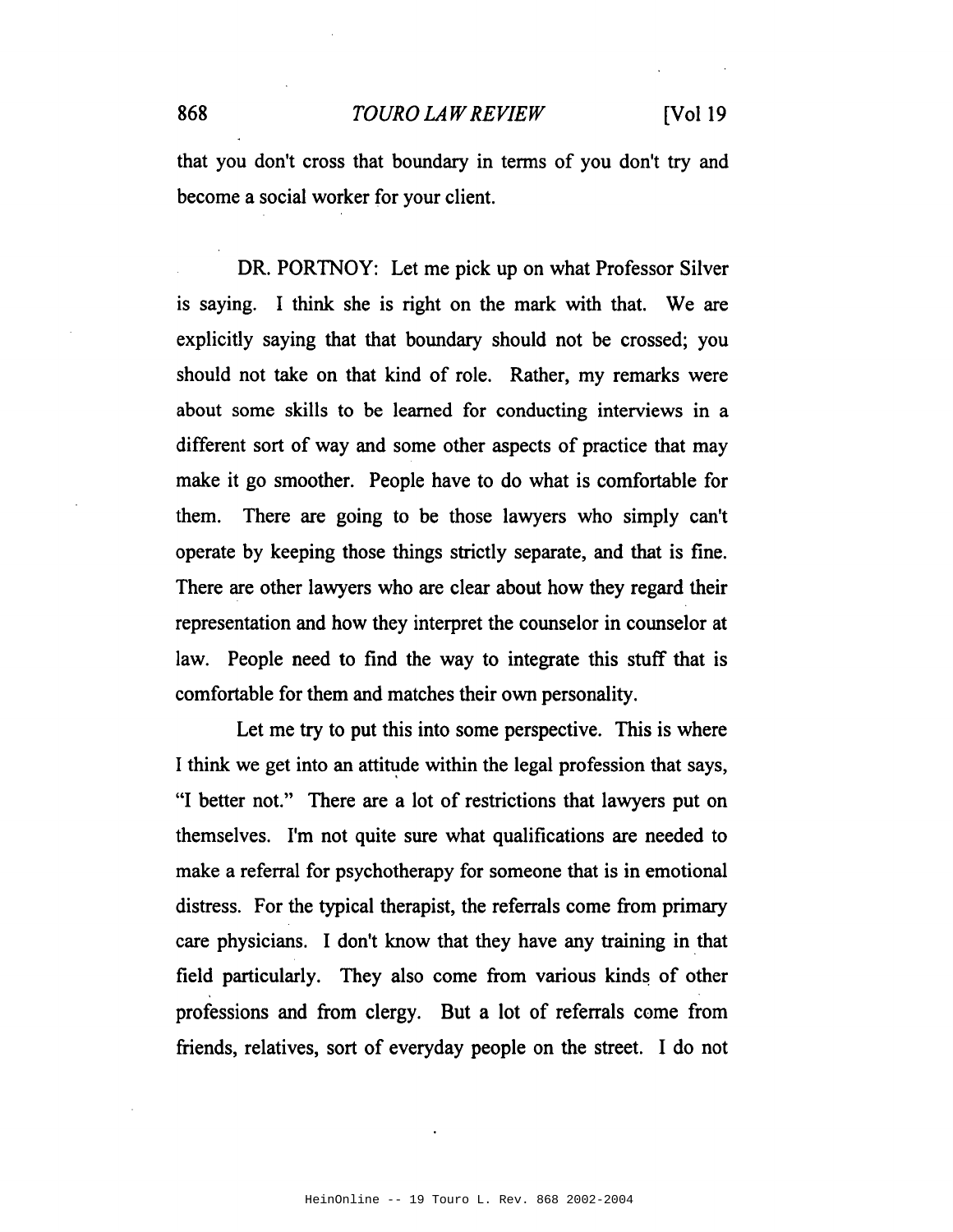know what the expectation is of having qualifications to say to someone who is clearly in trouble, "Gee, I think you should get some help."

PROFESSOR SILVER: One issue is that we don't prepare lawyers for dealing with these issues. Changing the institutions of legal education is certainly one tool for approaching this. I wanted to ask the panelists whether there are any other institutional approaches, as opposed to individual approaches, that you are aware of or that are happening elsewhere.

DR. PORTNOY: As an example, I have been in touch with lawyers and judges in various parts of the country who are looking at issues of reform to enable these things to happen more quickly. Professor Weinstein in San Diego wrote an article in the Miami Law Review on what she feels is the fallacy of "the best interest of the child" in the law, saying whenever you have people in combat there can be no such thing.<sup>16</sup> I know in the State of Florida there is an effort in family law that some of my colleagues and I support proposing some fairly sweeping reforms which may include mandatory training or mandatory courses in the law school

869

<sup>16</sup> Janet Weinstein, *And Never the Twain Shall Meet: The Best Interests of Children and the Adversary System,* 52 U. MIAMI L. REv. 79, 88 (1997).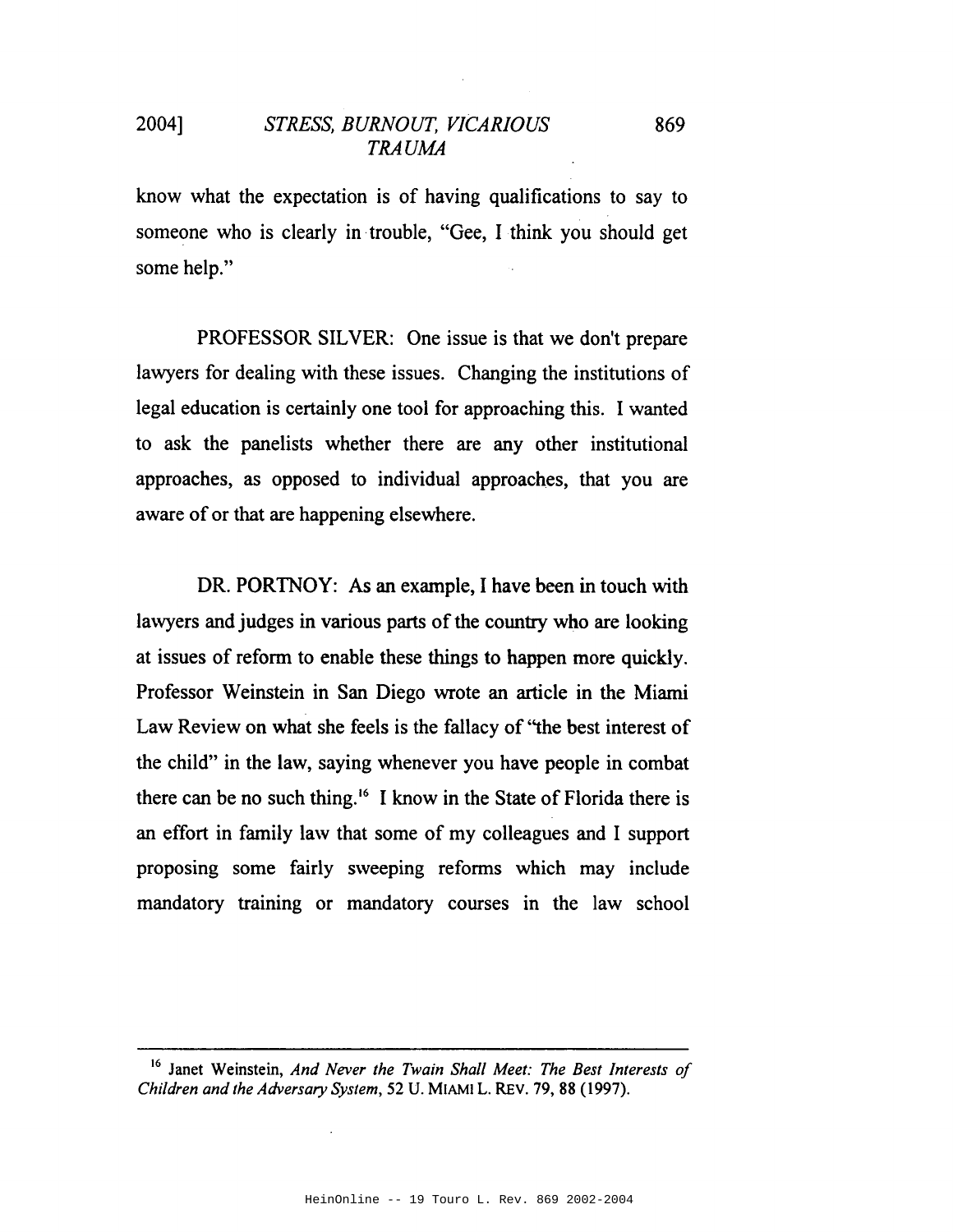### 870 *TOURO LA WREVIEW* [Vol 19

curriculum on the psychology of family law and on dealing with client relationships.<sup>17</sup>

Among other things, there is talk about assigning judges to family court in different ways so that rather than rotating judges to different courts, judges who have a demonstrated interest in wanting to be in family court particularly will be assigned. There is also discussion about requiring judges and family lawyers to take regular CLE training in just the things we are talking about here. Aspirationally they are talking about some fairly sweeping things, and it remains to be seen how well they can carry that out. They are not the only ones looking at some kind of reform.

I'm amazed at how much time has been spent on the question of whether or not it is okay to make a referral, which to me is an important detail, but only a detail. 1 believe it speaks to the general discomfort or lack of experience of the legal profession in reference to dealing with this side of what the clients bring to you, which you do each day whether you want to do it or not. There was a comment from the audience that said, "I keep this strictly separate so 1 can practice efficiently." But 1 will tell you how doubtful 1 am that if you do keep things that separate and you give your clients what you think are really sound pieces of advice, and you tell them what they have to do, and the clients because of their own emotional states, expectations, motivations, and needs go home having remembered something completely different than

<sup>17</sup> *See* Sandford Portnoy, *Family Law: On the Brink of Rejorm?* MAss. LAWYERS AND POLICY, Mar. 17, 2003, at 31.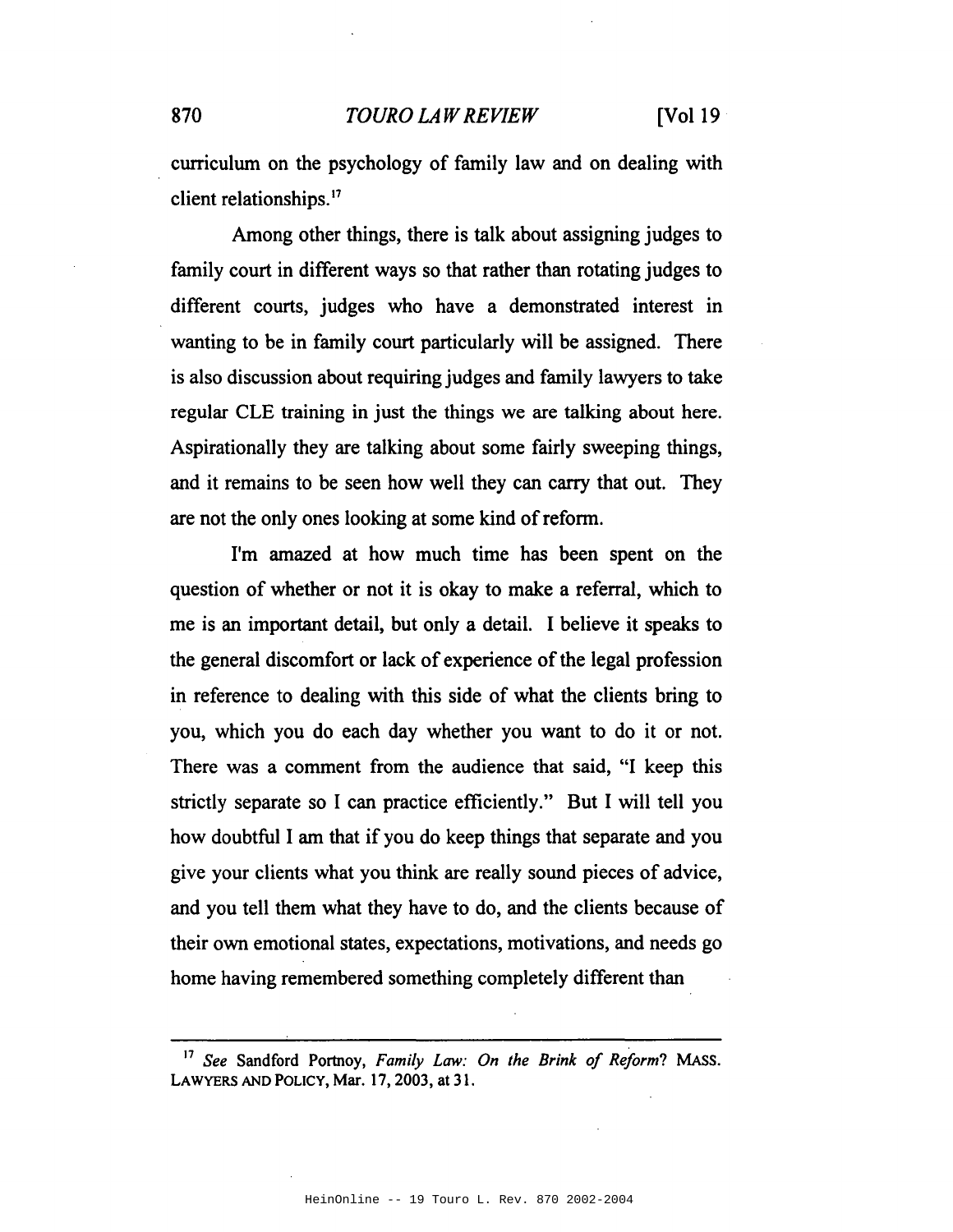871

what you said, you are not practicing nearly as efficiently as you could be. I believe you have to find a place with regard to this. You are not going to do what is not comfortable; you do it the way you need to do it. But taking this on in this more holistic way is one of those things that really is a way for lawyers to help their clients in a way that also helps the lawyers themselves.

PROFESSOR PETERS: For those of you who believe that vicarious traumatization may be something that you have been experiencing and not known the name of before, I would like to suggest a particular spin on this most recent discussion. Try this: every time you think of what you might advise your client to do, I would also ask you to think about it for yourself. So, if you might advise your client to seek extra help and support because they are going through a tough time, I would ask you to consider whether you might like to do the same.

On another note, lawyers need to give themselves permission to take care of themselves, to not be super people with no needs. What the other helping professions have learned is that you must take your own needs seriously to continue to have anything to offer to your clients. As such, I would like to make three suggestions along those lines.

One, if you believe that vicarious traumatization may explain your situation, do some detective work. See what parts of your daily life are suffering. Start with the basic things. Are you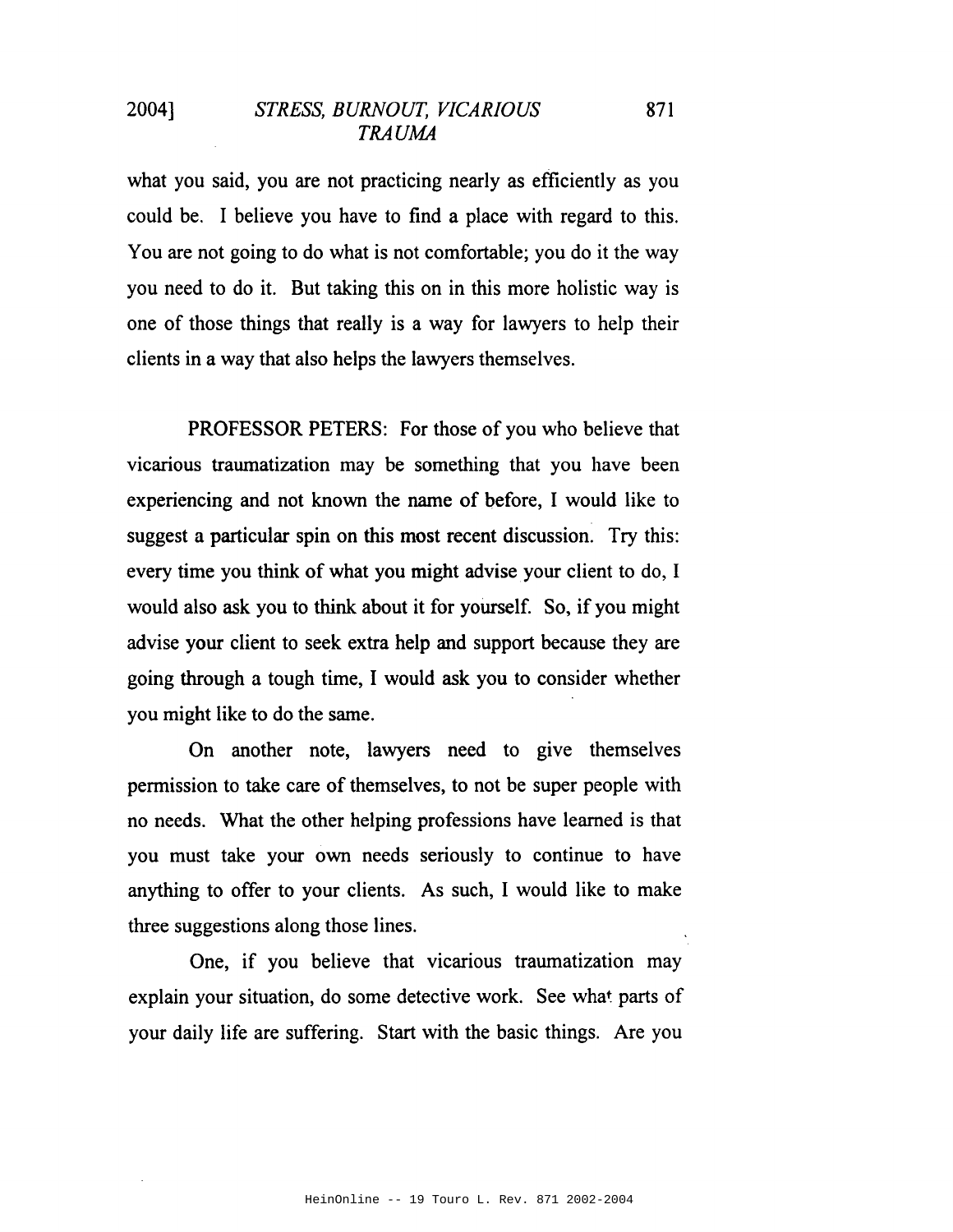#### 872 *TOURO LA WREVIEW* [Vol 19

getting enough sleep or eating enough? Are you taking care of your body and your mind?

The second thing is to seek support and connection. Especially for those of you who are solo practitioners, the isolation of this very difficult work may be one of your biggest enemies. Developing the support of other people in your situation, of bar associations, or people you might meet at events like these, and making sure that your own personal community is a supportive, healthy one is a high priority for your clients. Your clients need you to do this for them and for you.

The third thing is your sense of meaning. Many of you started doing this work because you wanted to help people in trouble and because you believed you had something hopeful and constructive to offer. You must maintain that sense of hope and meaning in order to continue to have something to offer to your clients. I think much of this comes down to reaffirming the meaning of the most basic values that have brought you to this work in the first place and have given you the resources that you have to offer. Maintain those resources for your clients' sake and for your own sake, and please take to heart the meta-lesson of the conference here: this, too, is law. That is the biggest problem I have when I teach my students about vicarious traumatization; they say, "Are we still talking about law?" These concerns are, emphatically, law and critical to high quality representation and service. Compassionate lawyering for social justice requires care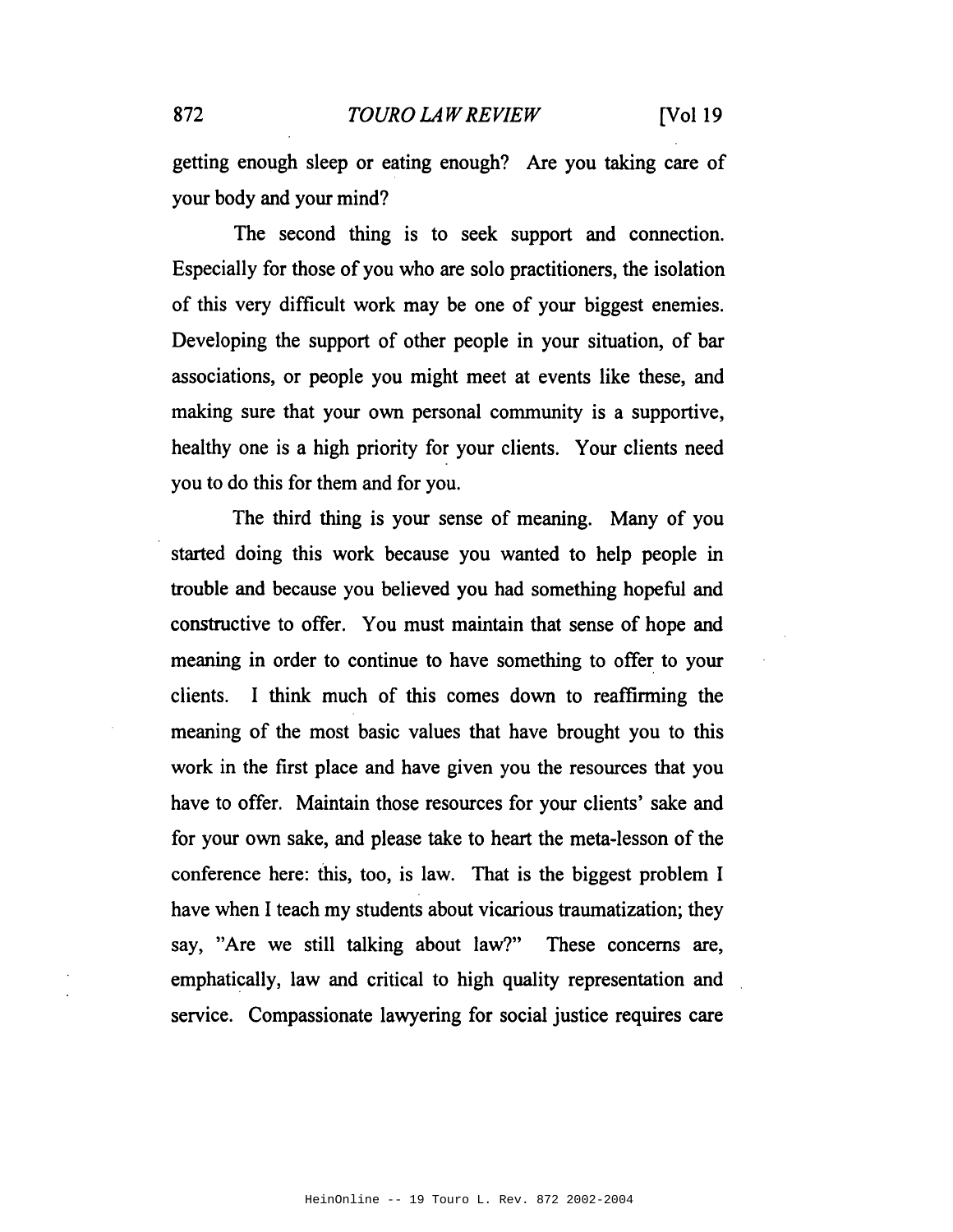$\ddot{\phantom{a}}$ 

873

and nurture of the lawyer, as well as the client, and this self-care is our ethical duty.

 $\hat{\mathcal{A}}$ 

 $\mathcal{F}_{\mathcal{A}}$  ,

 $\sim$ 

 $\mathcal{L}^{\pm}$